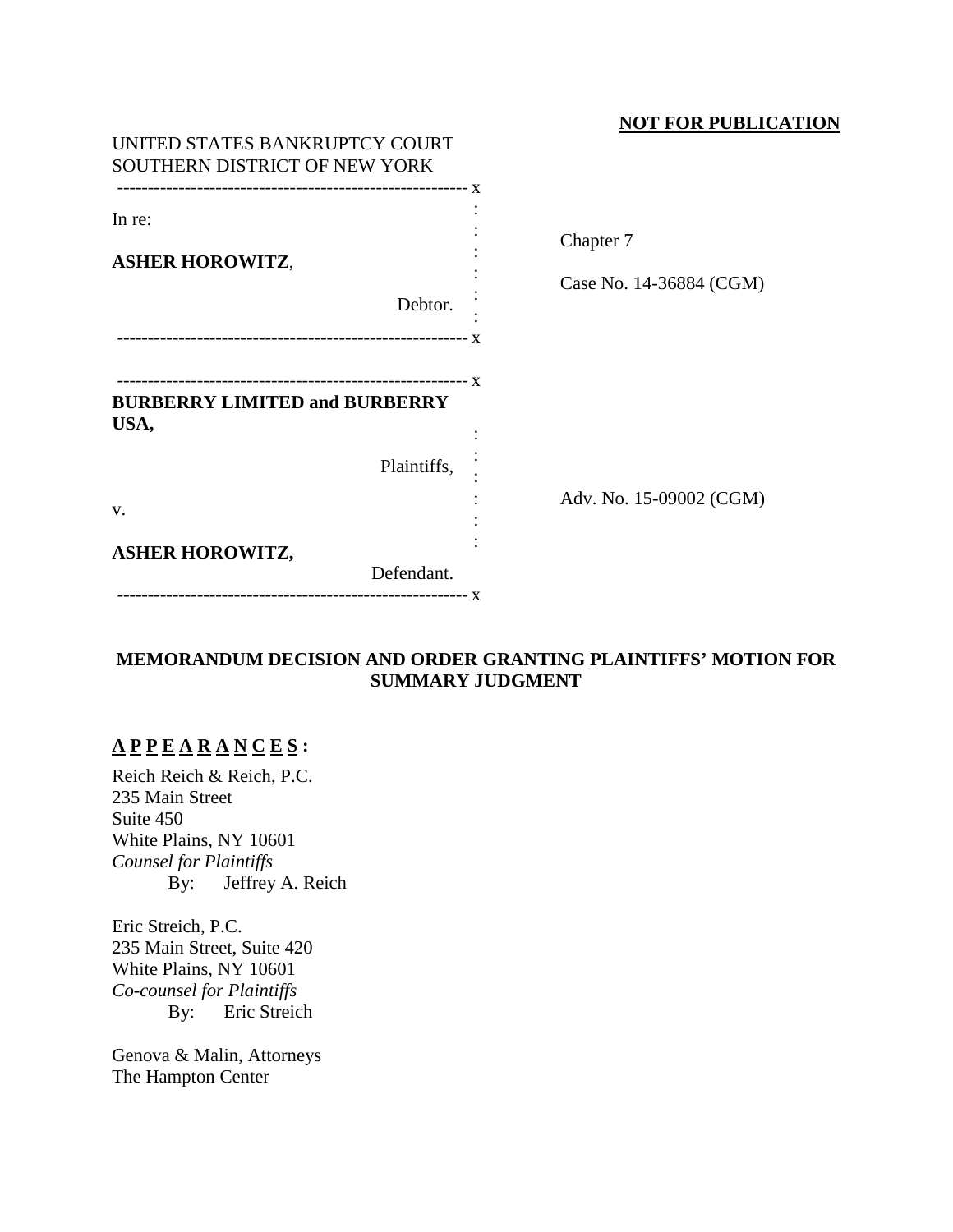1136 Route 9 Wappingers Falls, NY 12590-4332 *Counsel for Defendant* By: Andrea B. Malin Thomas Genova

#### **CECELIA G. MORRIS CHIEF UNITED STATES BANKRUPTCY JUDGE**

Before the Court is Burberry Limited and Burberry USA's (collectively "Burberry" or "Plaintiff") motion for summary judgment on Plaintiff's first, fourth and fifth causes of action, seeking determinations of dischargeability. *See* Compl. ¶¶ 54–89, Feb. 6, 2015, ECF No. 1; Pl.'s Mot. Summ. J. [1](#page-1-0), Nov. 23, 2015, ECF No. 15 ("Pl.'s Mot."). $^1$  On summary judgment, Plaintiff asserts it is owed a non-dischargeable debt by Defendant Asher Horowitz ("Debtor" or "Defendant"), pursuant to 11 U.S.C. § 523(a)(6). *See* Pl.'s Mot. 1. In the alternative, Plaintiff seeks a global denial of discharge under 11 U.S.C. § 727(a)(2)(A) or § 727(a)(4)(A). *See id.* For the following reasons, the Court grants Plaintiff's motion for summary judgment on the grounds that Defendant's debt to Plaintiff is non-dischargeable under  $\S 523(a)(6)$ .

#### **Jurisdiction**

This Court has subject matter jurisdiction pursuant to 28 U.S.C. § 1334(a), 28 U.S.C. § 157(a) and the Standing Order of Reference signed by Chief Judge Loretta A. Preska dated January 31, 2012. This is a "core proceeding" under 28 U.S.C. § 157(b)(2)(I), "determinations as to the dischargeability of particular debts" and (J), "objections to discharges[.]"

#### **Background**

On September 15, 2014, Debtor filed a voluntary petition for relief under chapter 7 of the Bankruptcy Code. *See* Petition, *In re Horowitz*, No. 14-36884 (Bankr. S.D.N.Y. Sept. 15, 2014), ECF No. 1. The last day to file any objections to discharge was July 9, 2015. *See* Stip., *In re* 

<span id="page-1-0"></span> $<sup>1</sup>$  Unless otherwise indicated, references to documents filed in this case can be found on the docket of adversary</sup> proceeding 15-09002.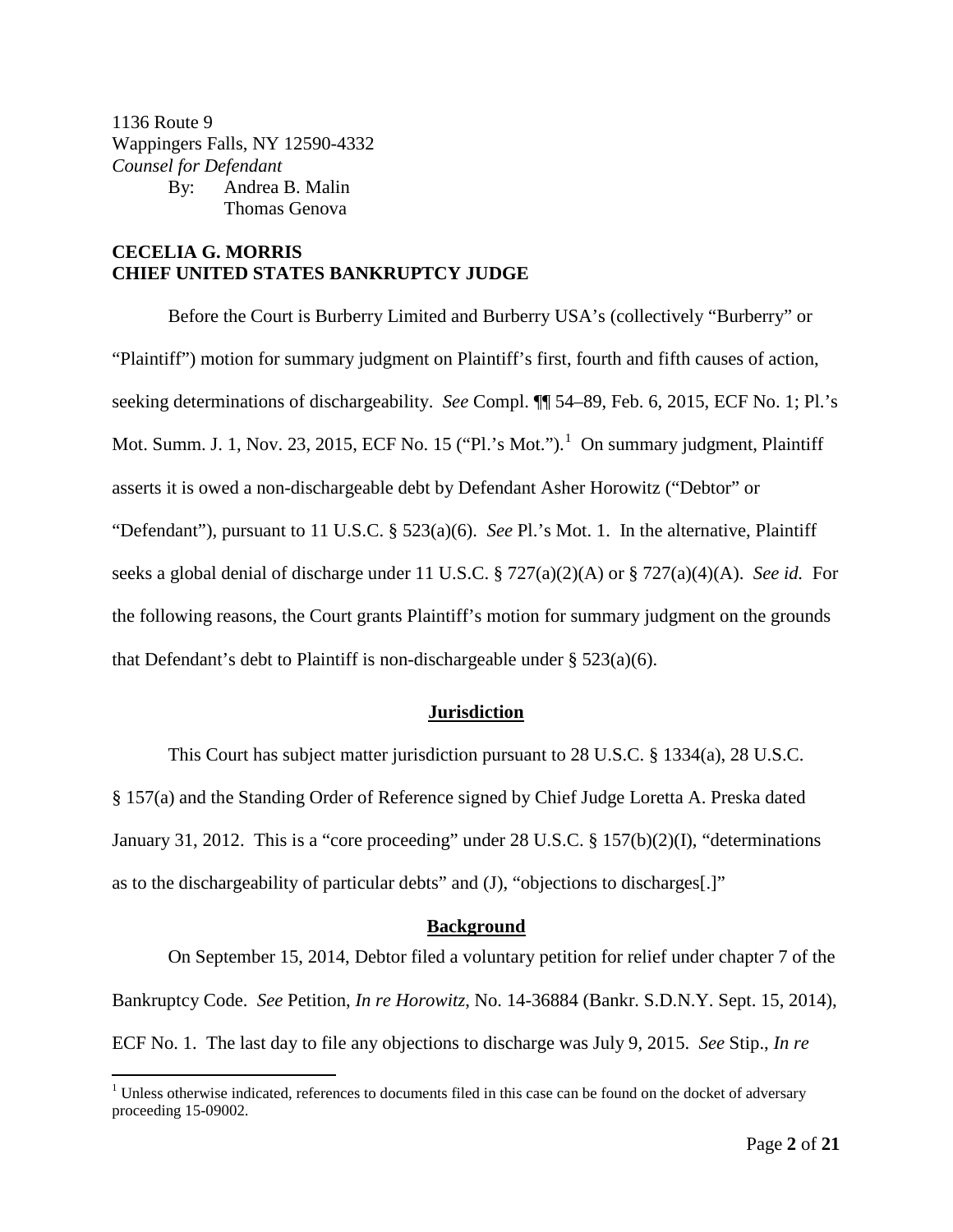*Horowitz*, No. 14-36884, ECF No. 39. On February 6, 2015, Plaintiff filed a complaint against

the Defendant, seeking a determination of the dischargeability of particular debt and Defendant's

eligibility for discharge. Compl. ¶¶ 54–89.

Plaintiff "is an international luxury brand involved in the design, manufacture,

advertising, distribution and sale of high quality apparel and accessories under its principal

trademarks . . . ." Pl.'s Statement of Facts  $\P$  1, Nov. [2](#page-2-0)3, 2015, ECF No. 15-28 ("Pl.'s SMF").<sup>2</sup>

Before filing for bankruptcy, Defendant operated an unincorporated, online retail business under

<span id="page-2-0"></span><sup>&</sup>lt;sup>2</sup> In response to Plaintiff's Statement of Facts, numbering 76 paragraphs, Defendant's Response to Plaintiff's Undisputed Material Facts ("Defendant's Response Statement"), made only four general types of denials. Defendant "denies knowledge or information sufficient to form a belief as to the truth of the allegations contained in" certain paragraphs of the Plaintiff's Statement of Facts, "denies the allegations contained in," several other paragraphs, "neither denies or admits" paragraphs 11 and 12 of Plaintiff's Statement of Facts, and "neither denies or admits the allegations contained in" the remaining paragraphs of Plaintiff's Statement of Facts, "as the documents speak for themselves." Def.'s Resp. to Pl.'s Statement of Facts  $\P\P$  1–4, Jan. 19, 2016, ECF No. 23 ("Def.'s Resp. SMF").

Local Bankruptcy Rule for the Southern District of New York ("Local Bankruptcy Rule") 7056-1(b) requires a party moving for summary judgment to submit a statement of material facts. Local Bankruptcy Rule 7056-1 also requires that

<sup>(</sup>c) Papers opposing a motion for summary judgment shall include a correspondingly numbered paragraph responding to each numbered paragraph in the statement of the moving party, and if necessary, additional paragraphs containing a separate, short, and concise statement of additional material facts as to which it is contended that there is a genuine issue to be tried.

<sup>(</sup>d) Each numbered paragraph in the statement of material facts required to be served by the moving party shall be deemed admitted for purposes of the motion unless specifically controverted by a correspondingly numbered paragraph in the statement required to be served by the opposing party.

<sup>(</sup>e) Each statement by the movant or opponent pursuant to subdivisions (b) or (c) of this rule, including each statement controverting any statement of material fact by a movant or opponent, shall be followed by citation to evidence which would be admissible.

S.D.N.Y. LBR 7056-1(c)–(e). On a motion for summary judgment, denials based on a lack of knowledge or information sufficient to form a belief are insufficient to contest a disputed fact. *See, e.g.*, *Cooper v. New Rochelle*, 925 F. Supp. 2d 588, 605 (S.D.N.Y. 2013); *Aztar Corp. v. N.Y. Entm't, LLC*, 15 F. Supp.2d 252, 254 n.1 (E.D.N.Y. 1998) (citing *Toyomenka Pac. Petroleum, Inc. v. Hess Oil V.I. Corp.*, 771 F. Supp. 63, 67 (S.D.N.Y. 1991)). Similarly, a response contending to neither admit or deny an allegation does not create a genuine issue of fact. *See, e.g.*, *Universal Calvary Church v. New York*, 2000 U.S. Dist. LEXIS 15153, at \*7 n.6 (S.D.N.Y. Oct. 13, 2000) (citations omitted). Statements denying allegations without a citation to any supporting evidence are also insufficient to contest a disputed fact. *See Guglielmo v. Marchon Eyewear, Inc.*, 2006 U.S. Dist. LEXIS 9146, at \*1 n.1 (E.D.N.Y. Feb. 15, 2006). Here, Defendant's Response Statement contains denials without citing the record, attempts to deny based on lack of knowledge or information and neither admits nor denies a variety of factual statements. As such, these purported "denials" do not suffice to create a genuine dispute of material fact.

In addition to Defendant's Response Statement, Defendant also submitted a Statement of Undisputed Material Facts in Opposition to the Plaintiff's Request for the Entry of an Order for Summary Judgment ("Defendant's Opposition Statement"). Def.'s Statement of Facts in Opp'n, Jan. 21, 2016, ECF No. 27 ("Def.'s Opp'n SMF"). To the extend Defendant does not allege a significantly different version of facts in its Opposition Statement, supported by discernable evidence, the Court must treat Plaintiff's Statement of Facts as undisputed.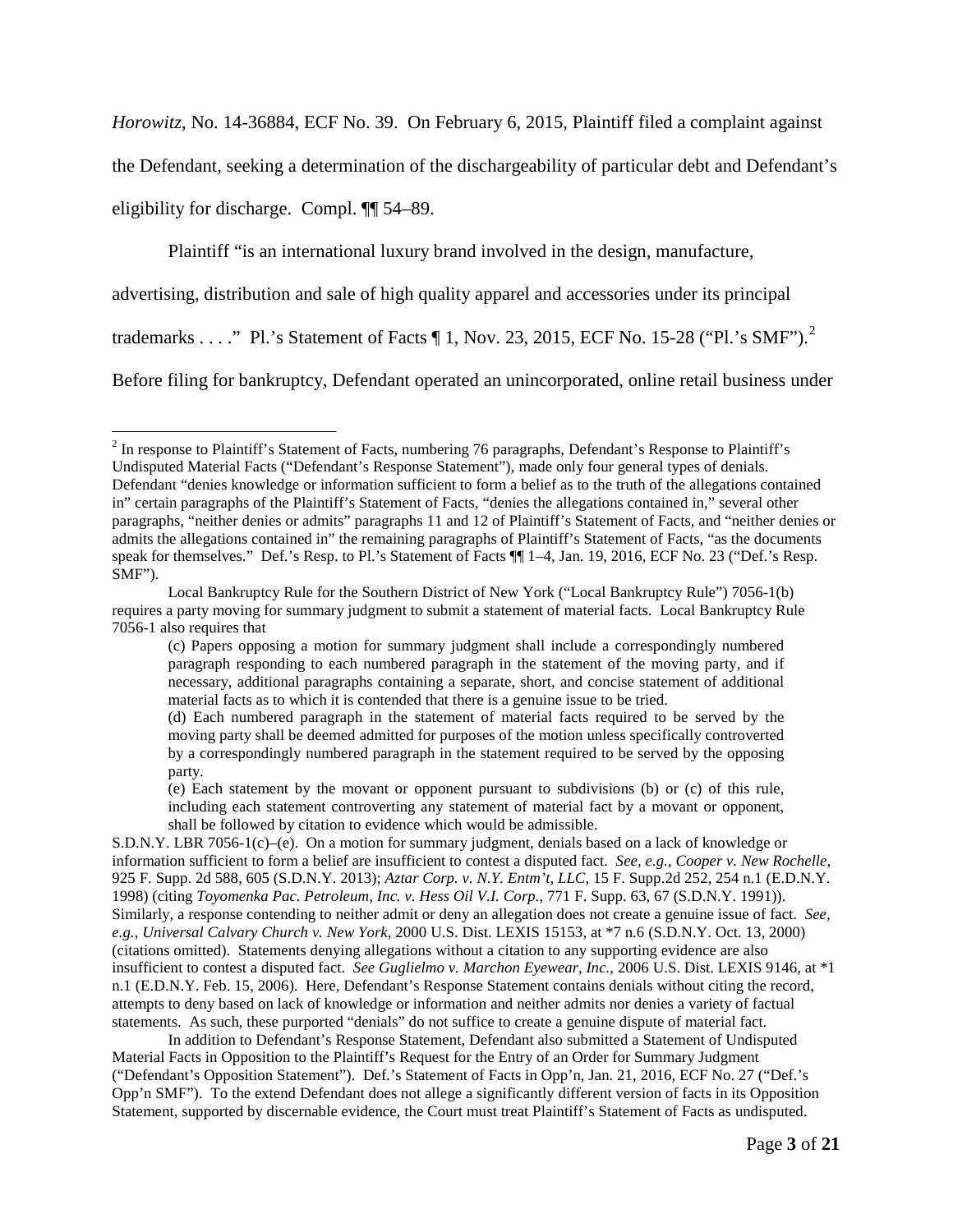the name Designers Imports. *See* Pl.'s SMF ¶¶ 2, 4 (citing Pl.'s Mot. Ex. B, at 2, Ex. C, Ex. D, at ¶¶ 18–21). While operating Designers Imports, Defendant "violated Burberry's intellectual property rights by selling counterfeit Burberry merchandise on his website," www.designersimports.com. *Id.* at ¶¶ 2–3 (citing Pl.'s Mot. Ex. B, at 5). On March 29, 2005, Defendant, on behalf of himself and Designers, entered into a settlement agreement with Burberry. *Id.* at ¶ 5 (citation omitted); *see also* Pl.'s Mot. Ex. C, at ¶ 6.2, 10–11. In the settlement, Defendant promised that he had ceased purchasing merchandise from verified counterfeit sources and further agreed not to knowingly infringe on Burberry's trademarks in the future. *See* Pl.'s Mot. Ex. C, at ¶¶ 2.1–2.6. After Defendant executed the settlement agreement with Burberry, Defendant incorporated his retail company under the name Designers Imports, Inc. ("Designers"). Pl.'s SMF at ¶ 7 (citing Pl.'s Mot. Ex. F, at ¶¶ 19–21). Defendant was the sole shareholder of Designers. *Id.* at ¶ 8 (citing Pl.'s Mot. Ex. F, at ¶ 18).

Despite entering into the settlement agreement, Defendant continued to purchase and sell counterfeit Burberry goods through his website. Pl.'s SMF ¶ 6 (citing Pl.'s Mot. Ex. E, at 12); *see also* Pl.'s Mot. Ex. G, at 2, 5, 7, 9. On May 7, 2007, more than two years after entering into the settlement agreement, Burberry notified Defendant that Designers was the subject of an ongoing investigation by the United States Customs and Border Protection. Pl.'s Mot. Ex. G, at 2, 5, 7, 9. On May 22, 2007, Burberry filed a complaint in the United States District Court for the Southern District of New York against Designers (the "First Federal Action"). Pl.'s SMF ¶ 10 (citing Pl.'s Mot. Ex. H). Burberry made claims for trademark counterfeiting and infringement, false designation of origin and dilution, breach of the settlement agreement, trademark infringement and unfair competition under New York common law, and asserted a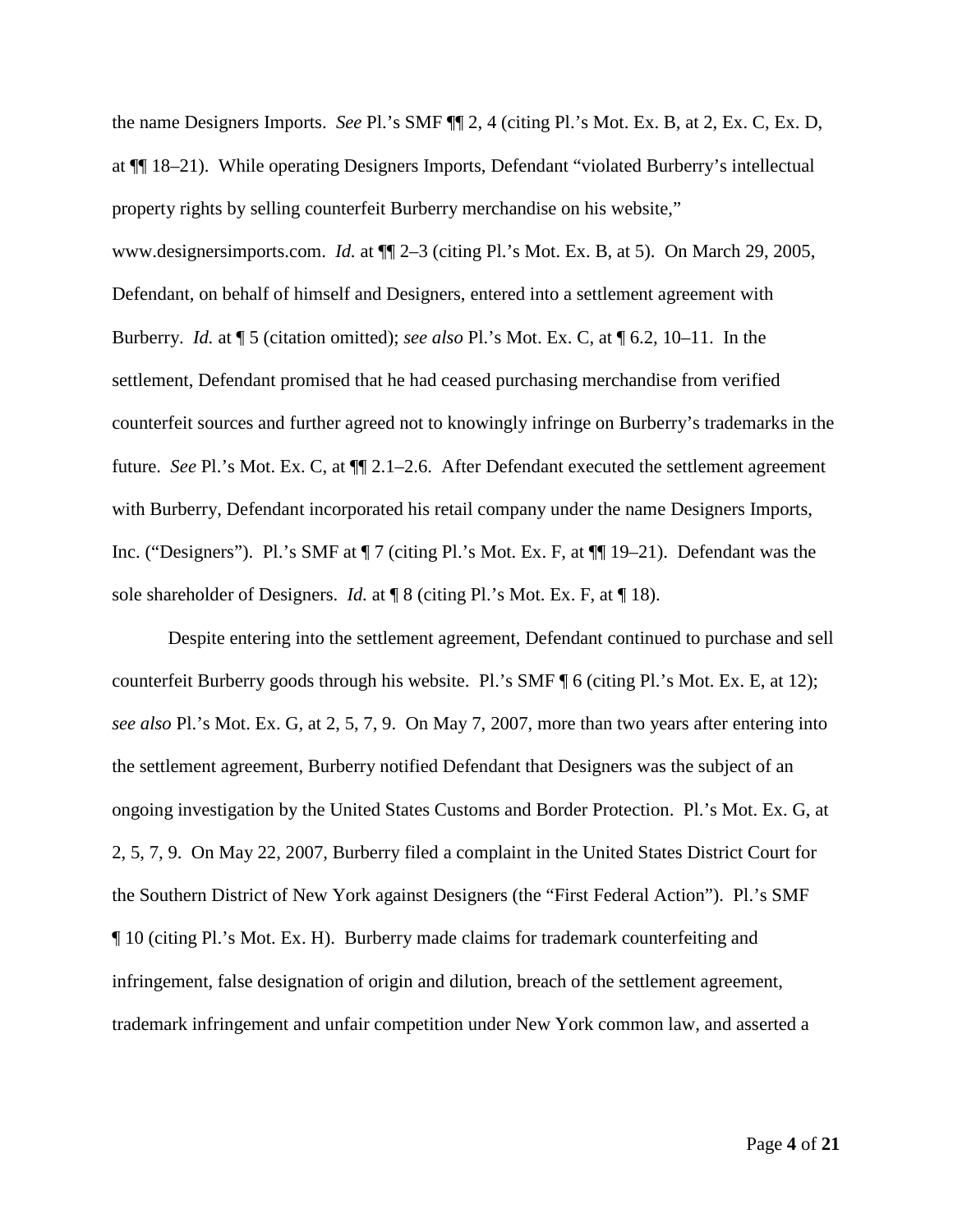likelihood of injury to business reputation as well as deceptive acts and practices under the New York General Business Law. *Id.* at  $\P$  11 (citing Pl.'s Mot. Ex. H).

After a trial in the First Federal Action, the court issued a decision finding Designers committed willful trademark infringement "based on its conduct spanning several years during which Defendant repeatedly sold a variety of counterfeit Burberry merchandise." *Burberry Ltd. v. Designers Imps., Inc.*, 2010 U.S. Dist. LEXIS 3605, at \*13 (S.D.N.Y. Jan. 19, 2010). The federal court found Designers liable for \$1,500,000.00 in statutory damages, plus reasonable attorneys' fees and costs. *Id.* at \*32. In a *nunc pro tunc* Amended Final Judgment and Permanent Injunction ("Amended Final Judgment"), filed on July 29, 2010, the federal court set the final amount of damages at \$2,592,070.89 and permanently enjoined Designers from infringing on Burberry trademarks. Pl.'s Mot. Ex. I.

On February 3, 2010, prior to the entry of the Amended Final Judgment, Defendant incorporated a new company, RTC Fashion Inc. ("RTC"), and created a new website. Pl.'s SMF ¶¶ 22–23 (citing Pl.'s Mot. Ex. B, at 2, Ex. J). Designers itself ceased to do business on February 26, 2010, before the federal court issued the Amended Final Judgment. *Id.* at ¶ 27 (citing Pl.'s Mot. Ex. L, at 66:2–5). Instead, on May 4, 2010, Defendant leased the old Designers' website to RTC for \$500 a year. *Id.* at ¶ 29 (citing Pl.'s Mot. Ex. M). RTC continued to sell designer clothes and accessories through the new website. *Id.* at ¶ 24; *Burberry Ltd. v. RTC Fashion Inc.*, No. 110615/11, 2014 N.Y. Slip Op. 31232(U), at 2 (N.Y. Sup. Ct. May 9, 2014) ("*RTC*").

On September 16, 2011, Burberry filed a state court action (the "State Action") against RTC and Defendant personally, with its first cause of action seeking to pierce Designers' corporate veil to impose personal liability on Defendant "for the unsatisfied amount of the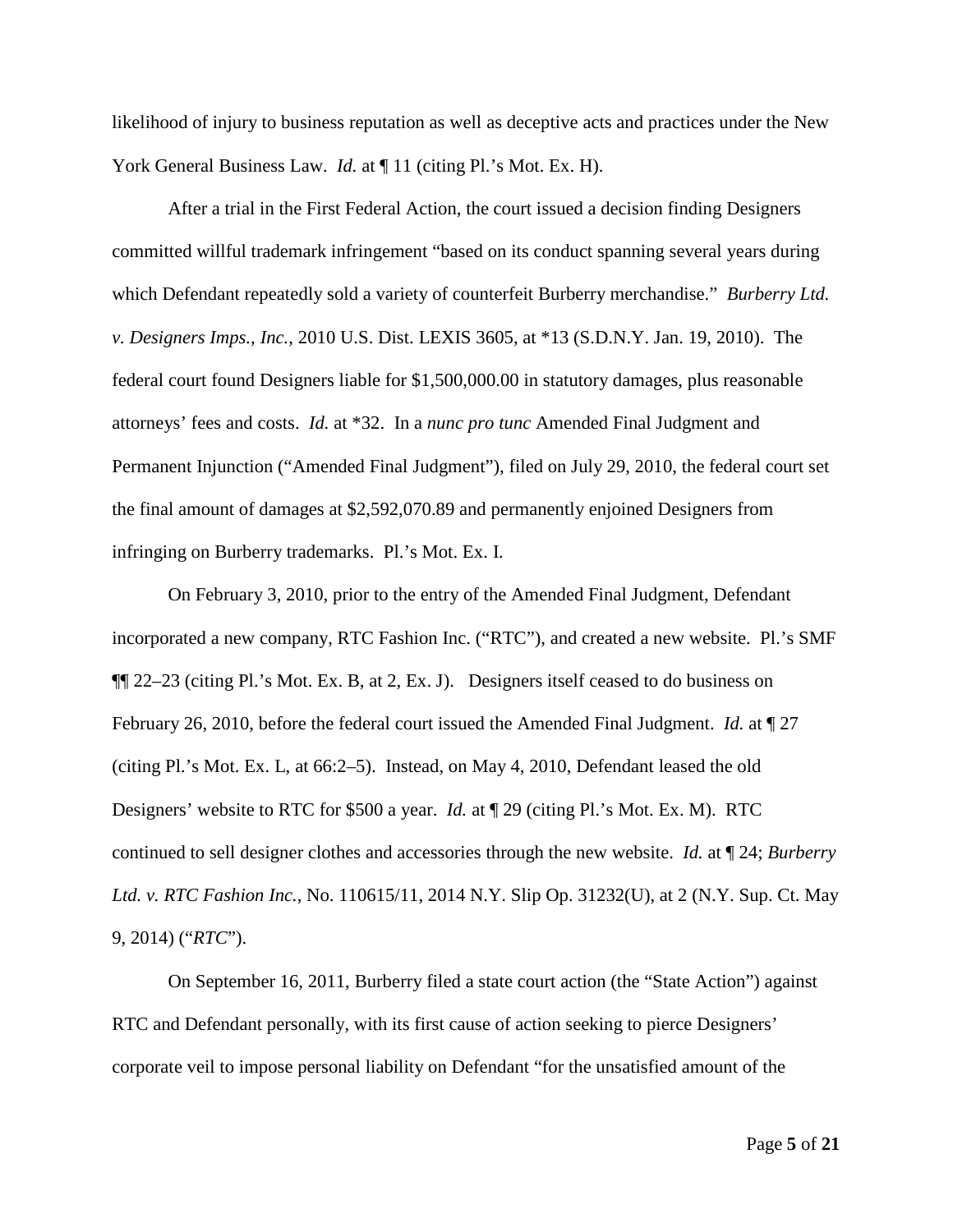judgment entered in the Federal Action against Designers in the sum of \$2,591,778.49." Pl.'s SMF ¶¶ 30–31 (citing Pl.'s Mot. Ex. N); *see also RTC*, 2014 N.Y. Slip Op. at 2. On May 9, 2014, the state court awarded summary judgment to Burberry on its first cause of action. *RTC*, 2014 N.Y. Slip Op. at 3. The state court saw fit to pierce the corporate veil, determining that "as a matter of law, equity will intervene to pierce the corporate veil and permit the imposition of personal liability in order to avoid fraud or injustice . . . ." *Id.* (internal citation and quotation marks omitted).

Prior to the state court's final determination, Plaintiff filed a second federal action (the "Second Federal Action") against Defendant in his personal capacity. *See* Def.'s Mem. Law in Opp'n 7, Jan. 19, 2016, ECF No. 25; Pl.'s Reply 5, Feb. 16, 2016, ECF No. 33; Def.'s Opp'n SMF Ex. B, at 1. In the Second Federal Action, Burberry sought a judgment that Defendant had personally committed willful trademark infringement by selling the same counterfeit products from the First Federal Action. *Burberry Ltd. v. Horowitz*, 534 F. App'x 41, 43 (2d Cir. 2013). On appeal, the Second Circuit held that the Second Federal Action was barred on *res judicata* grounds. *Id.* at 46–47.

Before this Court, Plaintiff alleges that Defendant's personal liability on Designers' debt to Burberry for willful trademark infringement is non-dischargeable under 11 U.S.C.  $\S$  523(a)(6), as a debt "for willful and malicious injury by the debtor to another entity or to the property of another entity." Pl.'s Mot. 8–11; 11 U.S.C. § 523(a)(6). Plaintiff claims summary judgment is appropriate under 11 U.S.C. § 523(a)(6) based on collateral estoppel grounds. Pl.'s Mot. 5–10. Plaintiff asserts that the First Federal Action found Designers willfully violated the Lanham Act and further found the elements necessary to establish maliciousness in the  $\S 523(a)(6)$  context. *Id.* at 8–11. Defendant contends the State Court Action holds Defendant personally liable for the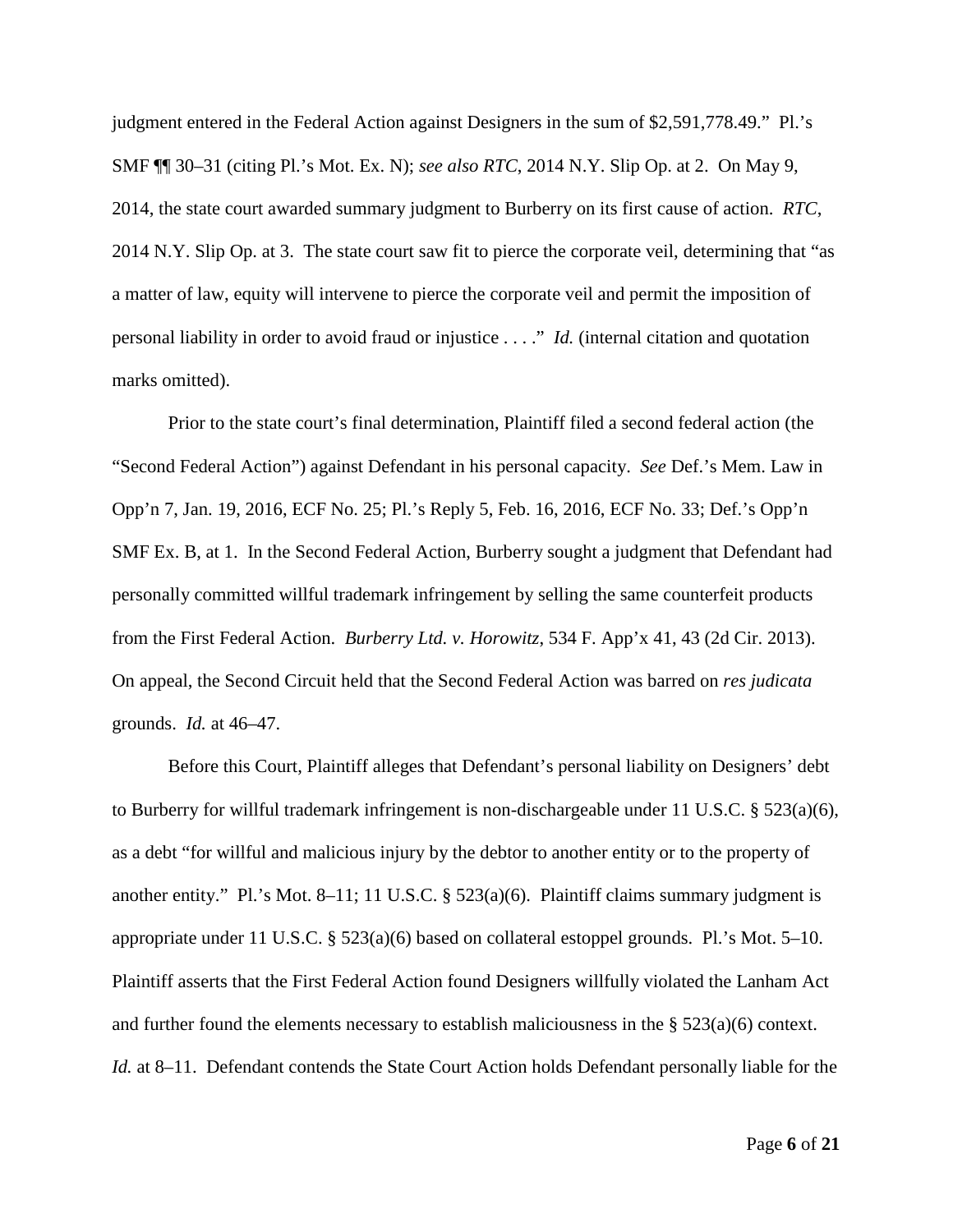debts of Designers so as to satisfy 11 U.S.C. § 523(a)(6)'s requirement that the injury be caused by the Debtor. Pl.'s Reply 7–8.

In the alternative, Plaintiff seeks to deny the Debtor's discharge pursuant to

§ 727(a)(2)(A) for transferring, destroying, and/or concealing property within one year of filing

the bankruptcy petition, and § 727(a)(4)(A) for making a false oath in connection with the case.

Pl.'s Mot. 11–19. Under §  $727(a)(2)(A)$  a discharge may be denied if

the debtor, with intent to hinder, delay, or defraud a creditor or an officer of the estate . . . , has transferred, removed, destroyed, mutilated, or concealed . . . (A) property of the debtor, within one year before the date of the filing of the petition; . . . .

11 U.S.C. § 727(a)(2). Plaintiff argues that Defendant should be denied a discharge under § 727(a)(2)(A) for initially omitting the Designers website and licensing agreement from his assets listed in his bankruptcy schedules, for concealing his interests in certain real property, and for intentionally misrepresenting the nature of a \$3,000 transaction. Pl.'s Mot. 11–15.

Plaintiff argues that a global denial of discharge is also warranted under  $\S 727(a)(4)(A)$ , pursuant to which a discharge may be denied where "the debtor knowingly and fraudulently, in or in connection with the case--(A) made a false oath or account . . . ." 11 U.S.C. § 727(a)(4)(A). Plaintiff argues Defendant failed to accurately disclose information to the estate, including failing to name certain creditors, and for misrepresenting his income and expenses, all with the intent to defraud his creditors. Pl.'s Mot. 15–19.

In opposition, Defendant states that neither the First Federal Action nor the State Action considered whether Defendant engaged in willful and malicious trademark infringement. Def.'s Mem. Law in Opp'n 2. Defendant contends the First Federal Action only considered whether Designers was liable to Burberry for Designers' willful trademark infringement. *Id.* at 9. Defendant argues the First Federal Action was only brought against Designers and, as such, is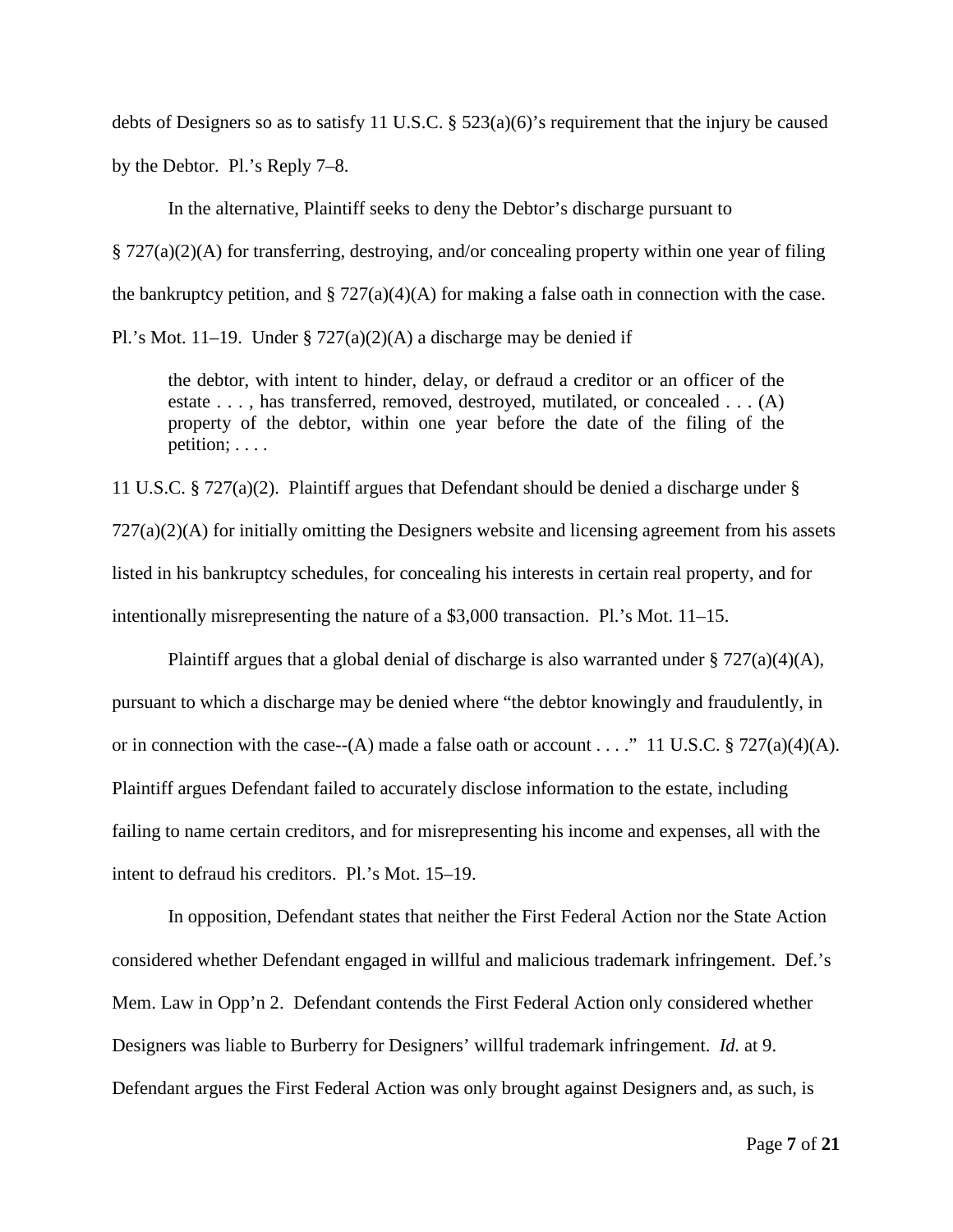not applicable to Defendant on the issues litigated and decided therein. *Id.* at 9–10. Defendant asserts that the only action entitled to collateral estoppel is the Second Federal Action, and that it estops Plaintiff from litigating whether Defendant engaged in willful and malicious trademark infringement. *Id.* at 8–9. Defendant further argues that the standard for willful trademark infringement is not the same as the standard for willful and malicious injury under  $\S 523(a)(6)$ . *Id.* at 17–18.

Defendant asserts the State Action only held Defendant personally liable for Designers' damages to the extent they arose out of Defendant's transfer of assets from Designers to RTC. *Id.* at 13–14. According to Defendant, the State Action's determination to pierce the corporate veil is not enough for collateral estoppel here. *Id.*

Defendant further opposes the entry of an order denying Defendant a global discharge on the grounds that Plaintiff has not met its burden to show by a preponderance of the evidence that Defendant intended to defraud his creditors by concealing assets, or that Defendant knowingly and fraudulently made a false oath in the Defendant's bankruptcy case. *Id.* at 19, 25.

#### **Discussion**

Federal Rule of Civil Procedure 56(a), made applicable in this adversary proceeding by Federal Rule of Bankruptcy Procedure 7056, provides that summary judgment shall be granted "if the movant shows that there is no genuine dispute as to any material fact and the movant is entitled to judgment as a matter of law." Fed. R. Bankr. P. 7056. Summary judgment is proper "if the pleadings, depositions, answers to interrogatories, and admissions on file, together with the affidavits, if any, show that there is no genuine issue as to any material fact and that the moving party is entitled to a judgment as a matter of law." *Celotex Corp. v. Catrett*, 477 U.S. 317, 322 (1986) (internal citation and quotation marks omitted).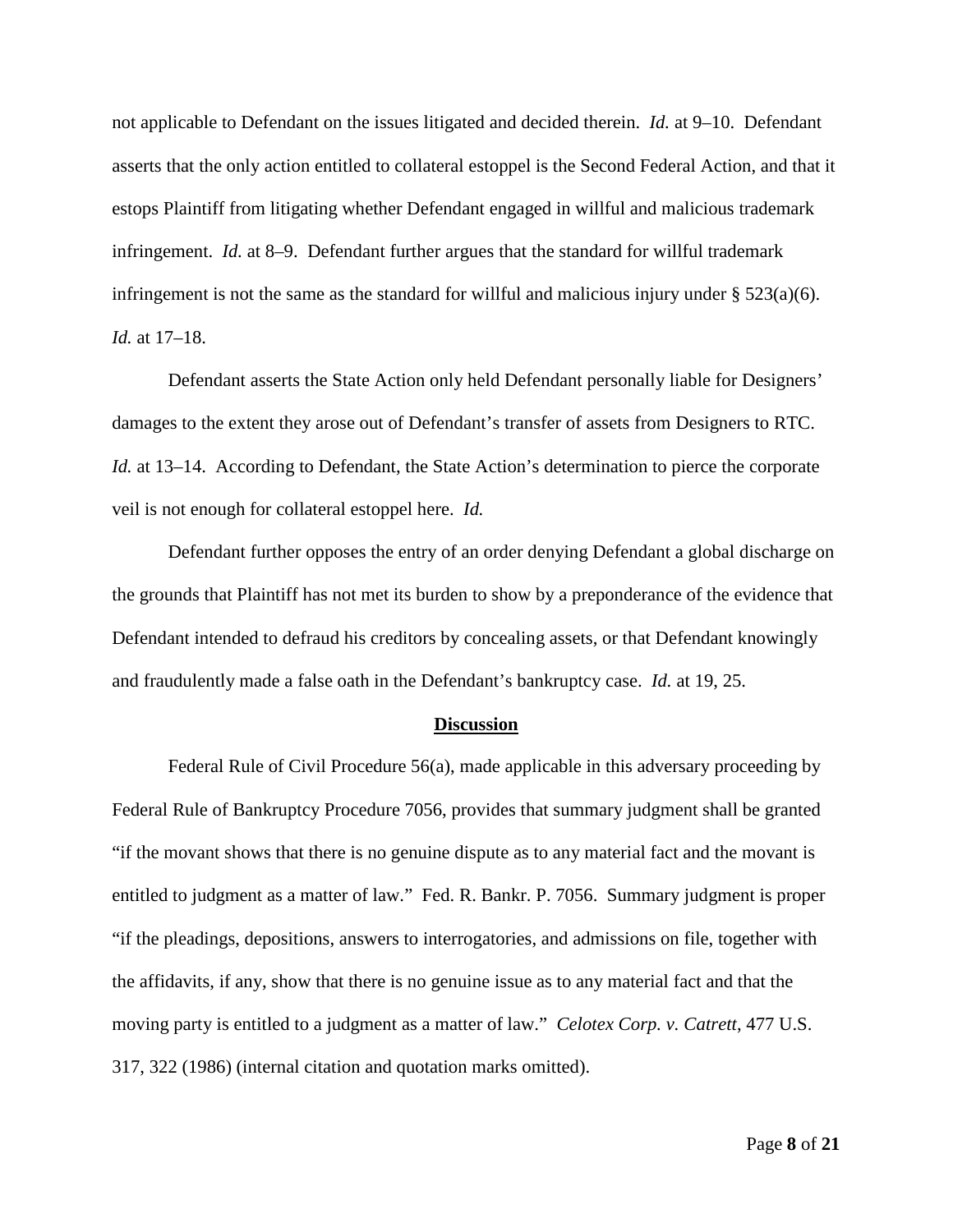The moving party has the initial burden to establish the absence of any genuine issue of material fact. *Celotex Corp.*, 477 U.S. at 322–23 (citations omitted). In determining whether the moving party has met this burden, "all ambiguities must be resolved and all inferences drawn in favor of the party against whom summary judgment is sought." *Gallo v. Prudential Residential Servs., Ltd. Pshp.*, 22 F.3d 1219, 1223 (2d Cir. 1994) (citations omitted). To establish the absence of a genuine issue of material fact, the moving party need not support its motion with affidavits. *Celotex*, 477 U.S. at 323. This is due to the fact that Rule 56 "does not require the moving party to *negate* the elements of the nonmoving party's case . . . ." *Lujan v. Nat'l Wildlife Fed'n*, 497 U.S. 871, 885 (1990) (quoting *Celotex*, 477 U.S. at 323).

Once the moving party has shown there are no genuinely disputed material facts, the nonmoving party must go beyond the pleadings to demonstrate the existence of a genuine issue of material fact. *Matsushita Elec. Indus. Co. v. Zenith Radio Corp.*, 475 U.S. 574, 586–87 (1986) (citations omitted). On a motion for summary judgment, "the mere existence of *some* alleged factual dispute between the parties will not defeat an otherwise properly supported motion for summary judgment; the requirement is that there be no *genuine* issue of *material* fact." *Anderson v. Liberty Lobby, Inc.*, 477 U.S. 242, 247–48 (1986). A court must grant a motion for summary judgment "against a party who fails to make a showing sufficient to establish the existence of an element essential to that party's case, and on which that party will bear the burden of proof at trial." *Celotex*, 477 U.S. at 322.

Collateral estoppel and the related doctrine of *res judicata* "relieve parties of the cost and vexation of multiple lawsuits, conserve judicial resources, and, by preventing inconsistent decisions, encourage reliance on adjudication." *Allen v. McCurry*, 449 U.S. 90, 94 (1980) (citations omitted). Where there is a final judgment on the merits, *res judicata* prevents the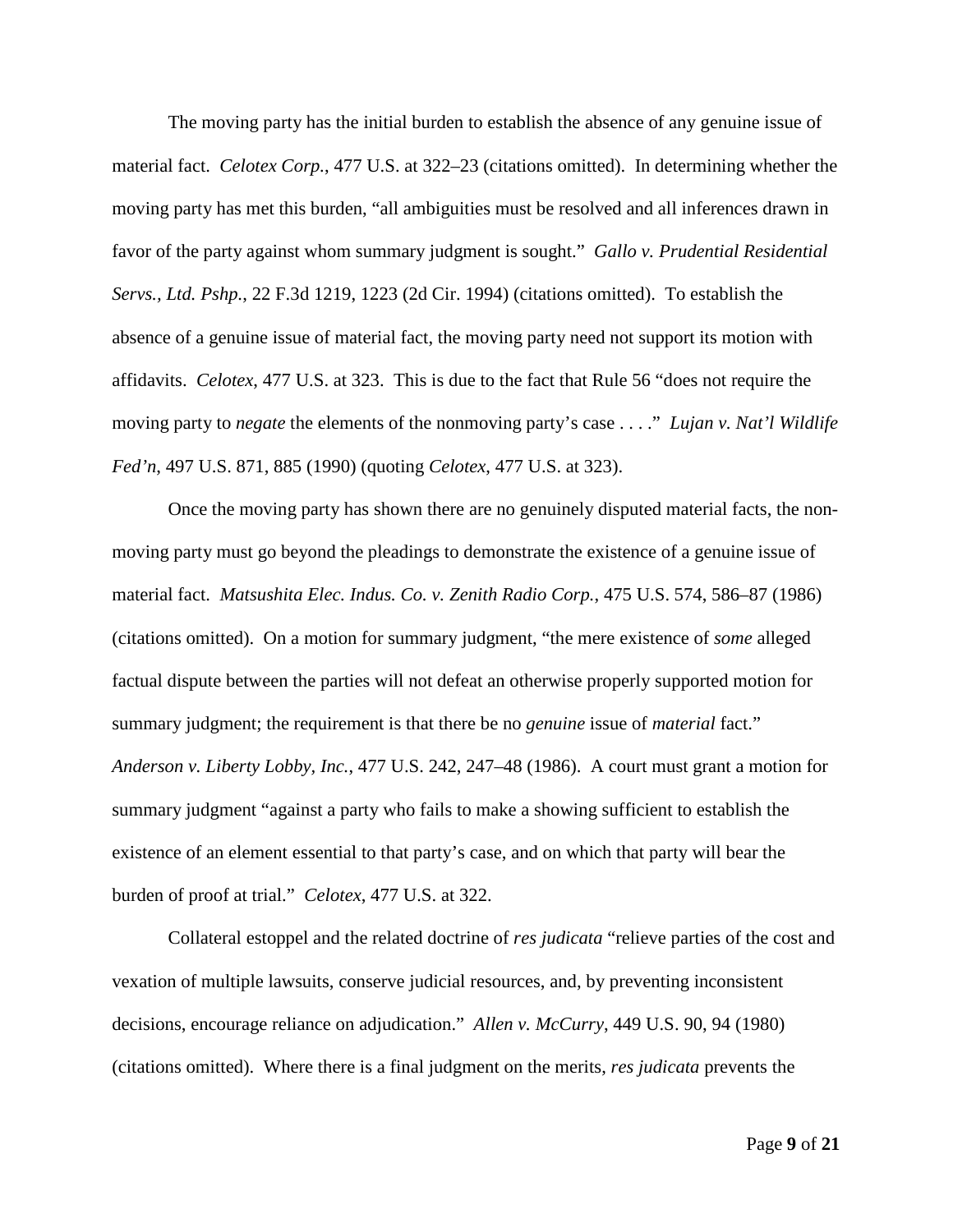parties from asserting claims based on the same cause of action. *See Montana v. United States*, 440 U.S. 147, 153 (1979) (citations omitted). "Under collateral estoppel, once a court has decided an issue of fact or law necessary to its judgment, that decision may preclude relitigation of the issue in a suit on a different cause of action involving a party to the first case." *Allen*, 449 U.S. at 94 (citation omitted). The doctrine of offensive collateral estoppel permits "a plaintiff [to] foreclose a defendant from relitigating an issue the defendant has previously litigated but lost against another plaintiff." *S.E.C. v. Monarch Funding Corp.*, 192 F.3d 295, 303 (2d Cir. 1999) (citing *Parklane Hosiery Co. v. Shore*, 439 U.S. 322, 329 (1979)).

Where the standard of proof on the issue in question requires proof by at least a preponderance of the evidence, "a bankruptcy court could properly give collateral estoppel effect to those elements of the claim that are identical to the elements required for discharge and that were actually litigated and determined in the prior action." *Grogan v. Garner*, 498 U.S. 279, 284 (1991). In bankruptcy, the party objecting to discharge must prove its claim by a preponderance of the evidence. *See, e.g.*, *Grogan*, 498 U.S. at 286; *In re Renshaw,* 222 F.3d 82, 86 (2d Cir. 2000). Although the standard of proof to prevail on a claim for non-dischargeabilty is a preponderance of the evidence, "exceptions to discharge are to be narrowly construed and genuine doubts should be resolved in favor of the debtor." *In re Hyman*, 502 F.3d 61, 66 (2d Cir. 2007) (citing *In re Renshaw*, 222 F.3d at 86; *In re Hayes*, 183 F.3d 162, 167 (2d Cir. 1999)).

Under 11 U.S.C. § 523(a)(6), a discharge will not be effective against any debt "for willful and malicious injury by the debtor to another entity or to the property of another entity . . . ." To successfully plead a claim for non-dischargeability pursuant to § 523(a)(6), a plaintiff must establish that the debtor "acted willfully in committing the injury," and that the debtor "acted maliciously in committing the injury." *Yash Raj Films (USA), Inc. v. Akhtar (In re*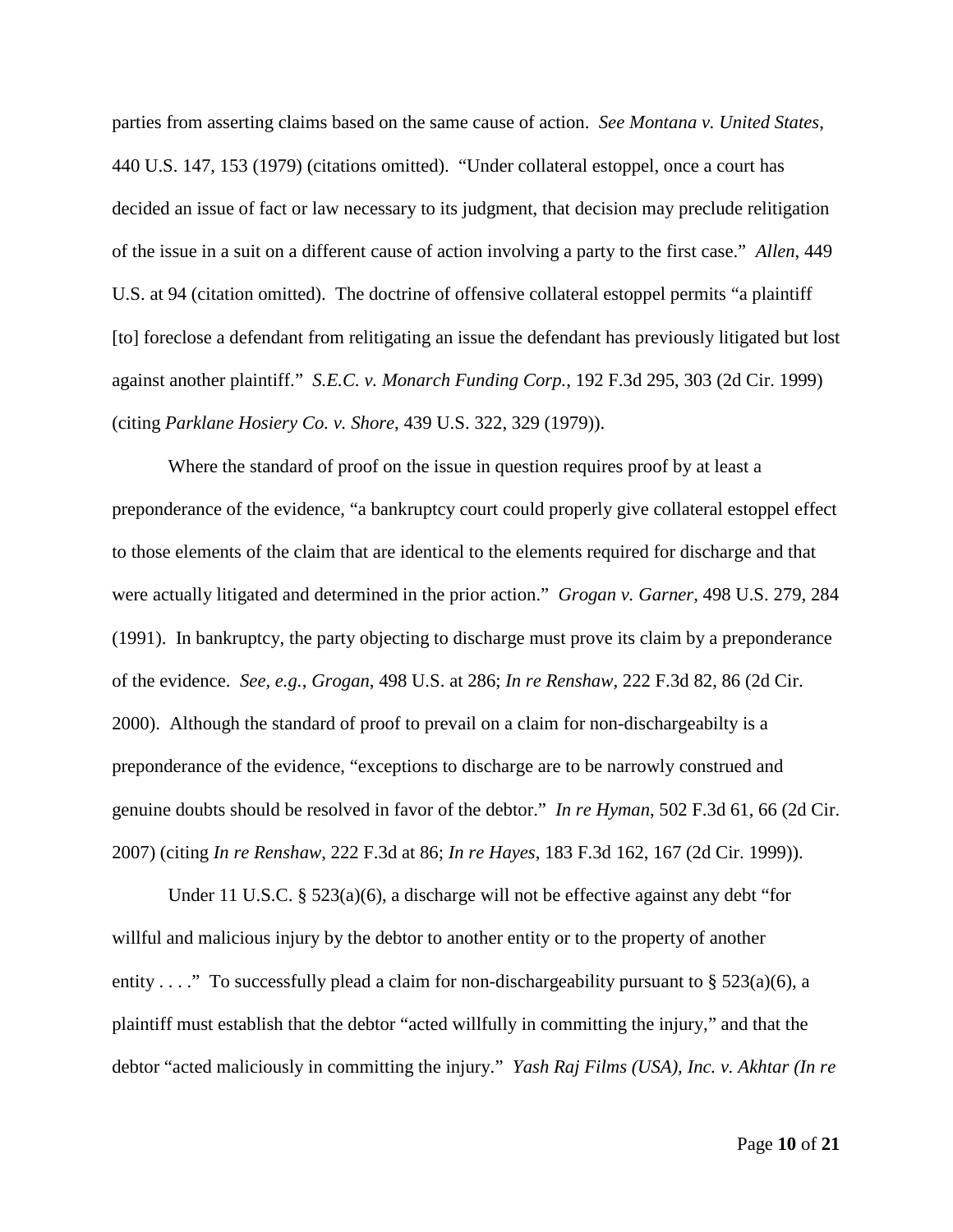*Akhtar)*, 368 B.R. 120, 127 (Bankr. E.D.N.Y. 2007) (citations omitted). The Supreme Court has held that "[t]he word 'willful' in (a)(6) modifies the word 'injury,' indicating that nondischargeability takes a deliberate or intentional injury, not merely a deliberate or intentional act that leads to injury." *Kawaauhau v. Geiger*, 523 U.S. 57, 61 (1998). The requirement that the injury be willful "may be satisfied if the debtor had actual knowledge that he or she was violating the law and the intent to bring about injury." *In re Akhtar*, 368 B.R. at 127–28.

The Second Circuit has interpreted malicious to mean "wrongful and without just cause or excuse, even in the absence of personal hatred, spite, or ill-will." *Navistar Fin. Corp. v. Stelluti (In re Stelluti)*, 94 F.3d 84, 87 (2d Cir. 1996) (citations omitted). Malice may be implied based on the surrounding circumstances, or found constructively. *Ball*, 451 F.3d at 69 (citations omitted); *Navistar*, 94 F.3d at 88 (citing *Hope v. Walker (In re Walker)*, 48 F.3d 1161, 1164 (11th Cir. 1995); *First Nat'l Bank v. Stanley (In re Stanley)*, 66 F.3d 664, 668 (4th Cir. 1995)).

"Malice may be found where the debtor breached a legal duty 'wilfully in the sense of acting with deliberate intent, in circumstances where it is evident that the conduct will cause injury to the plaintiff and under some aggravating circumstance to warrant the denial of a discharge.'" *Yash Raj Films (USA) v. Ahmed (In re Ahmed)*, 359 B.R. 34, 42 (Bankr. E.D.N.Y. 2005) (citations omitted). Courts have found malicious conduct where the Defendant was on notice and yet "continued to infringe the plaintiffs' copyrights in spite of, and indeed in defiance of numerous warnings." *In re Ahmed*, 359 B.R. at 42. Additionally, malice may also be implied where "anyone of reasonable intelligence knows that the act in question is contrary to commonly accepted duties in the ordinary relationships among people, and injurious to another." *Voyatzoglou v. Hambley (In re Hambley)*, 329 B.R. 382, 402 (Bankr. E.D.N.Y. 2005) (internal quotations and citations omitted).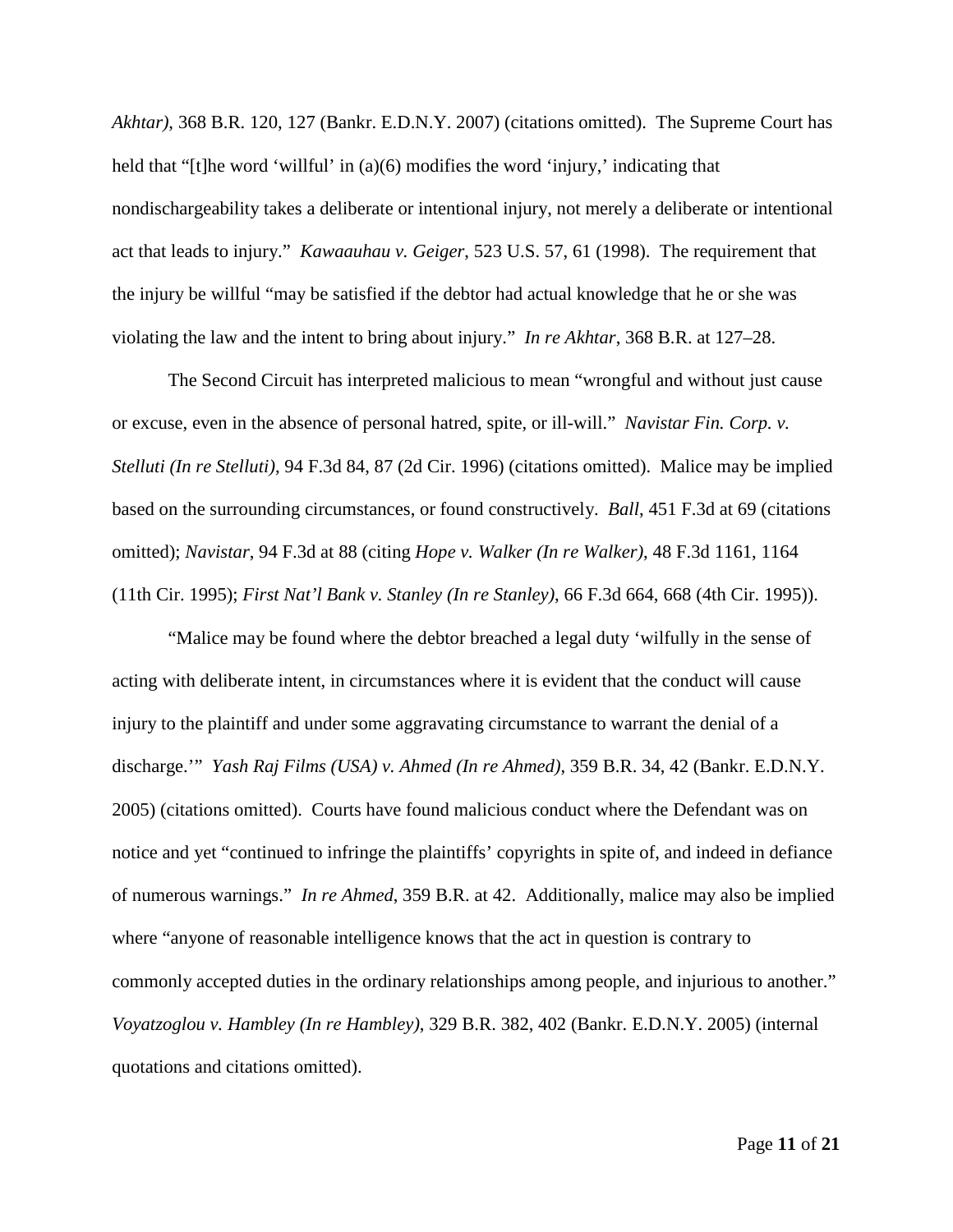Plaintiff alleges that the willful and malicious elements of  $\S 523(a)(6)$  were decided in the First Federal Action, and that Defendant is now collaterally estopped from relitigating those issues here. "[T]he application of the collateral estoppel doctrine differs based on the forum in which first judgment was entered." *Guggenheim Capital, LLC v. Birnbaum (In re Birnbaum)*, 513 B.R. 788, 800 (Bankr. E.D.N.Y. 2014). The federal standard for collateral estoppel governs the preclusive effect of a federal decision resolving issues of federal law. *See Ball v. A.O. Smith Corp.*, 451 F.3d 66, 69 (2d Cir. 2006). Collateral estoppel under federal law requires that "(1) the identical issue was raised in a previous proceeding; (2) the issue was actually litigated and decided in the previous proceeding; (3) the party had a full and fair opportunity to litigate the issue; and (4) the resolution of the issue was necessary to support a valid and final judgment on the merits." *Purdy v. Zeldes*, 337 F.3d 253, 258 (2d Cir. 2003). The party arguing for the application of collateral estoppel has the burden to establish all four elements. *See Cent. Hudson Gas & Elec. Corp. v. Empresa Naviera Santa S.A.*, 56 F.3d 359, 368 (2d Cir. 1995) (citing *Gelb v. Royal Globe Ins. Co.*, 798 F.2d 38, 44 (2d Cir. 1986)); *Pike v. Freeman*, 266 F.3d 78, 91 (2d Cir. 2001) (citations omitted).

Plaintiff has shown the identity of the issues for willful and malicious injury. To show the identity of the issues, the Court must analyze "whether the issues presented by this litigation are in substance the same as those resolved against the" Defendant previously. *Montana v. United States*, 440 U.S. 147, 155 (1979). The first element is willfulness. Under the Lanham Act, a person is liable for trademark infringement when, without the consent of the trademark holder, that person

use[s] in commerce any reproduction, counterfeit, copy, or colorable imitation of a registered mark in connection with the sale, offering for sale, distribution, or advertising of any goods or services on or in connection with which such use is likely to cause confusion, or to cause mistake, or to deceive . . . .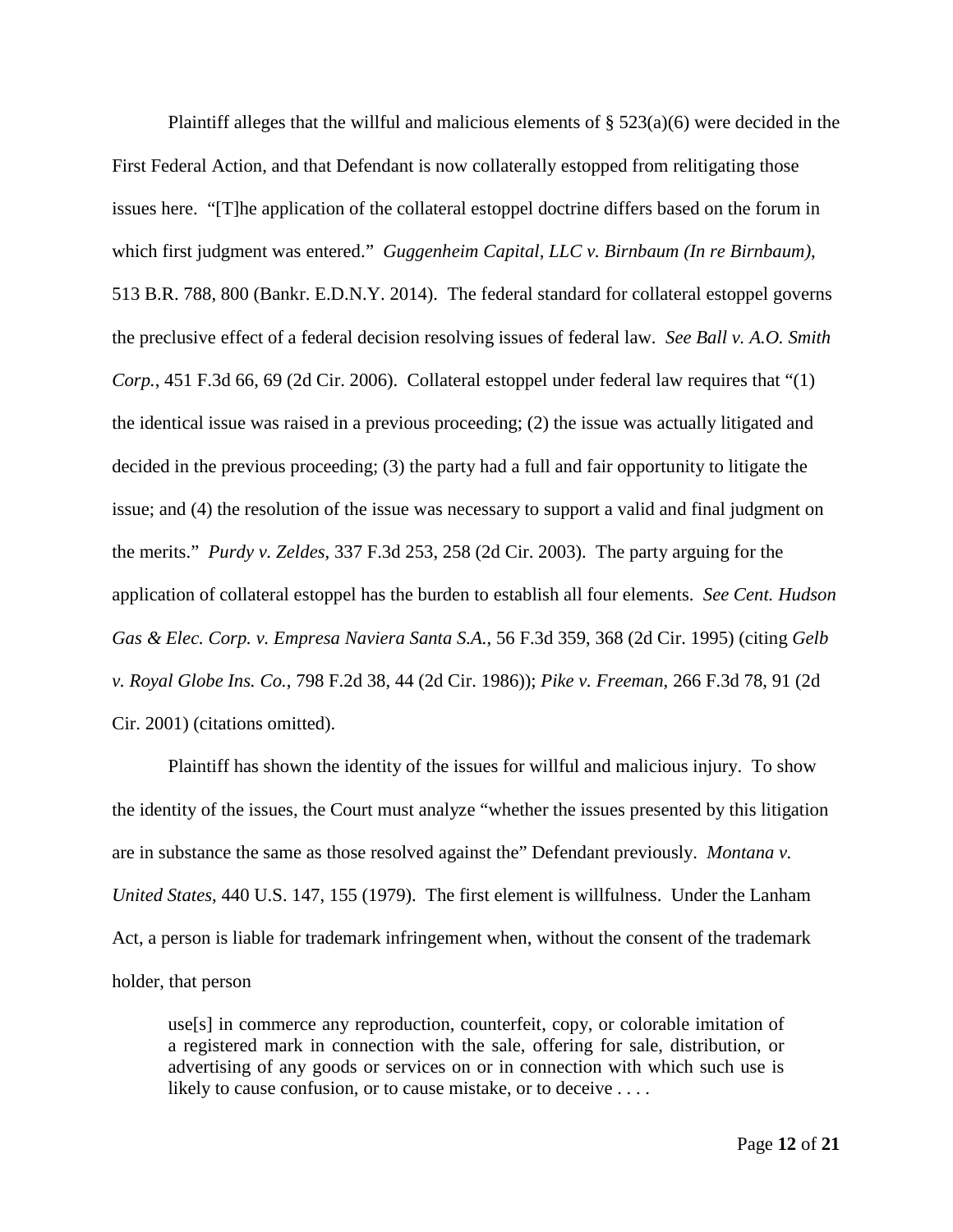15 U.S.C. § 1114(1)(a). Although liability for trademark infringement does not require a finding of willfulness, the statutory damages for willful trademark infringement increase to \$2,000,000 per infringement. *See* 15 U.S.C. § 1117(b), (c); *Hermes Int'l v. Kiernan*, 2008 U.S. Dist. LEXIS 70506, at \*10 (E.D.N.Y. Aug. 28, 2008). Willfulness requires a finding that "the defendant had knowledge that [his] conduct represented infringement or perhaps recklessly disregarded the possibility." *Kepner-Tregoe, Inc. v. Vroom*, 186 F.3d 283, 288 (2d Cir. 1999) (quoting *Twin Peaks Prods., Inc. v. Publications Int'l, Ltd.*, 996 F.2d 1366, 1382 (2d Cir. 1993)) (internal quotation marks omitted).

Here, the First Federal Action found Designers acted willfully based on Designers' continuing sales of counterfeit Burberry merchandise, despite the fact Burberry "repeatedly placed Defendant on notice that Defendant was violating the trademark law by selling counterfeit Burberry merchandise." *Burberry Ltd.*, 2010 U.S. Dist. LEXIS 3605, at \*13. In making a finding of willfulness, the court further found that Designers had repeatedly and knowingly violated the settlement agreement with Burberry. *Id.* at 25. Additionally, the court determined Designers "willfully failed to investigate the bona fides of Burberry-branded goods it purchased for sale," and failed to implement procedures to prevent the sale of counterfeit merchandise. *Id.* The court also found that Designers was aware Burberry had placed a test order, and instead of filling the order from its own stock, sent Defendant's wife, Mrs. Horowitz, "to an authorized Burberry store to purchase items to fill the order." *Id.* at 26.

The findings in the First Federal Action satisfy the legal definition for willfulness in bankruptcy. Pursuant to the federal standard for willfulness, Designers knew it was violating the law and intended to cause injury to Burberry. *Kawaauhau*, 523 U.S. at 61; *Yash Raj Films (USA), Inc. v. Akhtar (In re Akhtar)*, 368 B.R. 120, 127–28 (Bankr. E.D.N.Y. 2007). Burberry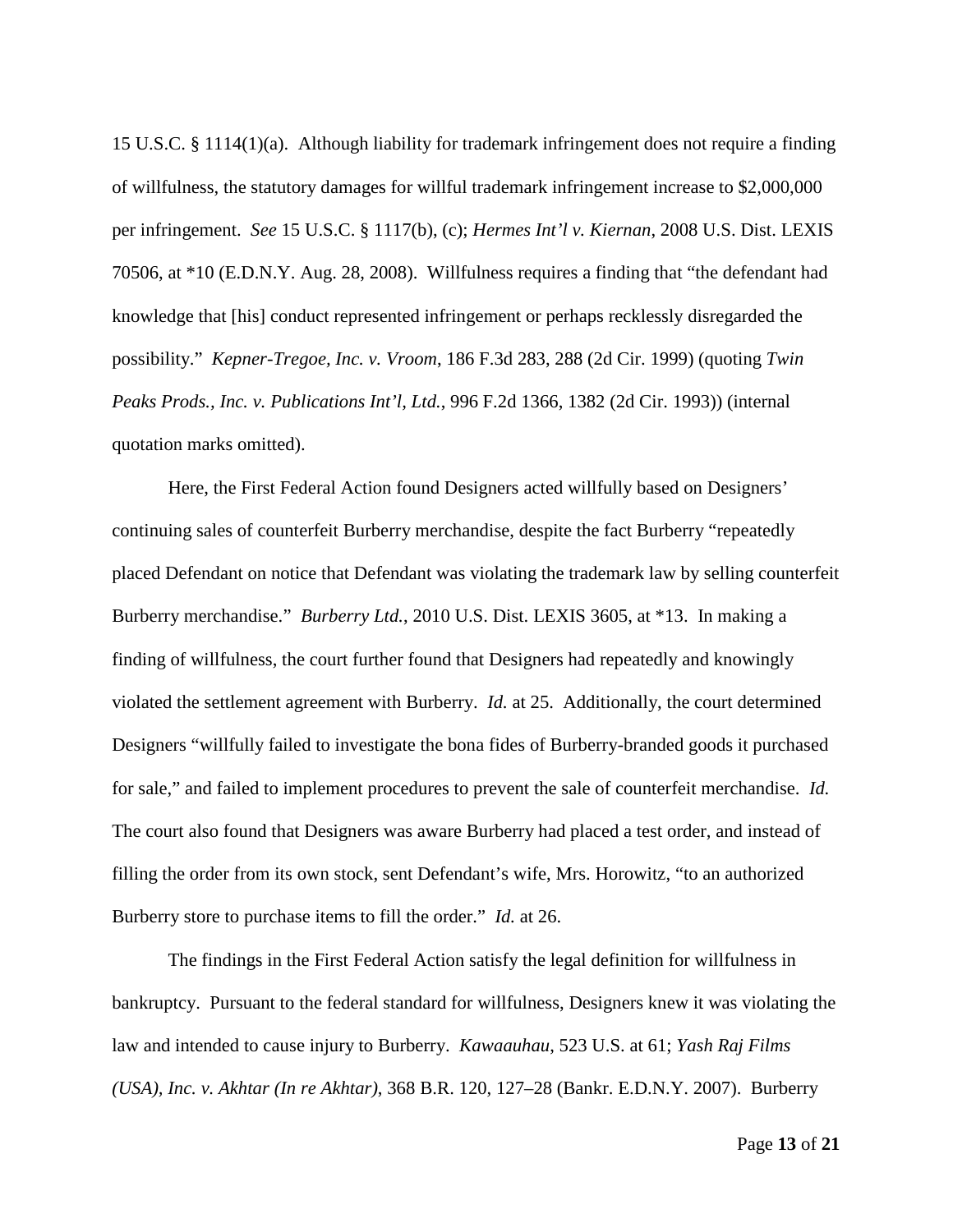had repeatedly put Designers on notice of its illegal conduct, and Designers signed a settlement agreement promising to stop further violations. The federal court found Designers violated this settlement agreement knowingly, and continued to violate the law by selling counterfeit merchandise. *Burberry Ltd.*, 2010 U.S. Dist. LEXIS 3605, at \*25. Designers failed to implement any security measures to prevent future violations and failed to investigate its purchases of Burberry-branded goods. *Id.* The injury caused by trademark infringement is the act of infringement. *Star's Edge, Inc. v. Braun (In re Braun)*, 327 B.R. 447, 451 (Bankr. N.D. Cal. 2005). The Ninth Circuit has held that in an action for trademark infringement, "intentional infringement is tantamount to intentional injury under bankruptcy law." *Smith v. Entrepreneur Media, Inc. (In re Smith)*, 2009 Bankr. LEXIS 4582, at \*26 (B.A.P. 9th Cir. Dec. 17, 2009). Designers intentionally infringed on Burberry's trademark. This is sufficient to constitute a willful injury.

Here, malice may be inferred from the First Federal Action's determination that Designers willfully, continually and deliberately infringed on Burberry's trademarks. Designers had repeated notice of its infringement. *Burberry Ltd.*, 2010 U.S. Dist. LEXIS 3605, at \*13. Designers knew that the infringement was "contrary to commonly accepted duties in the ordinary relationships among people," as it had signed a settlement agreement acknowledging its infringement and promising to take steps to refrain from future infringements. *Voyatzoglou v. Hambley (In re Hambley)*, 329 B.R. 382, 402 (Bankr. E.D.N.Y. 2005). Even going beyond intentional infringement, Designers actively tried to deceive and mislead Burberry by falsely filling Burberry's test order with inventory purchased from a legitimate Burberry retailer. *Burberry Ltd.*, 2010 U.S. Dist. LEXIS 3605, at \*26. The federal court also found that "[s]ince there was willful infringement and no 'extenuating circumstances,'" Burberry was entitled to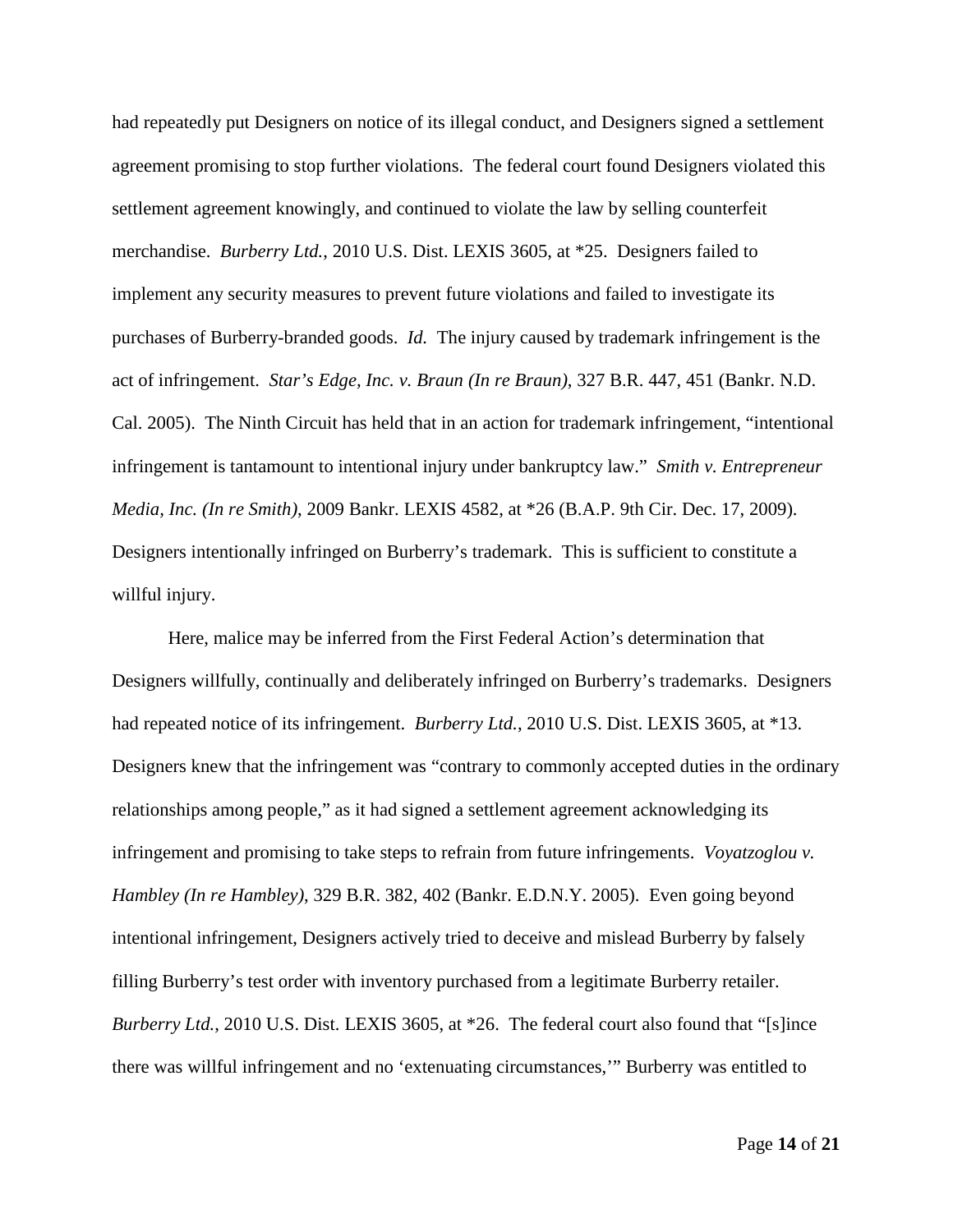attorneys' fees and costs. *Id.* at \*30–31. In other words, Designers' conduct was "wrongful and without just cause or excuse . . . ." *Navistar Fin. Corp. v. Stelluti (In re Stelluti)*, 94 F.3d 84, 87 (2d Cir. 1996). The elements of willful trademark infringement present the same issues required to show willful and malicious injury under  $\S 523(a)(6)$ . Plaintiff has satisfied its burden to show the identity of the issues for willful and malicious injury under  $\S 523(a)(6)$ .

The Court also finds that Plaintiff has met its burden on the second element required for collateral estoppel under federal law. The issues of willful and malicious injury were actually litigated in the First Federal Action. The Defendant participated in the litigation, and the federal court's determination was the result of a full-fledged trial. *See, e.g.*, *Guggenheim Capital, LLC v. Birnbaum (In re Birnbaum)*, 513 B.R. 788, 801 (Bankr. E.D.N.Y. 2014) (internal citations omitted).

The Court finds that Defendant had a full and fair opportunity to litigate the issues of willful and malicious injury in the First Federal Action. In the Second Federal Action, the Second Circuit dismissed the case on *res judicata* grounds, holding that Defendant and Designers were in privity. *Burberry Ltd. v. Horowitz*, 534 F. App'x 41, 43–45 (2d Cir. 2013). The Second Circuit relied on several undisputed facts, including that Defendant was "the sole shareholder of, officer of and decision maker for[ ] the Designers Imports corporation," that Defendant "controlled and directed Designers[ ] Imports['] participation" in the First Federal Action, that Defendant "instructed the corporation's lawyers, made all client decisions for Designer Imports as a litigant in the case, and otherwise controlled the participation of Designers Imports in the lawsuit." *Id.* at 44 (internal citations and quotation marks omitted). It cannot be disputed that Defendant had a full and fair opportunity to litigate the issues underpinning willful and malicious injury in the First Federal Action.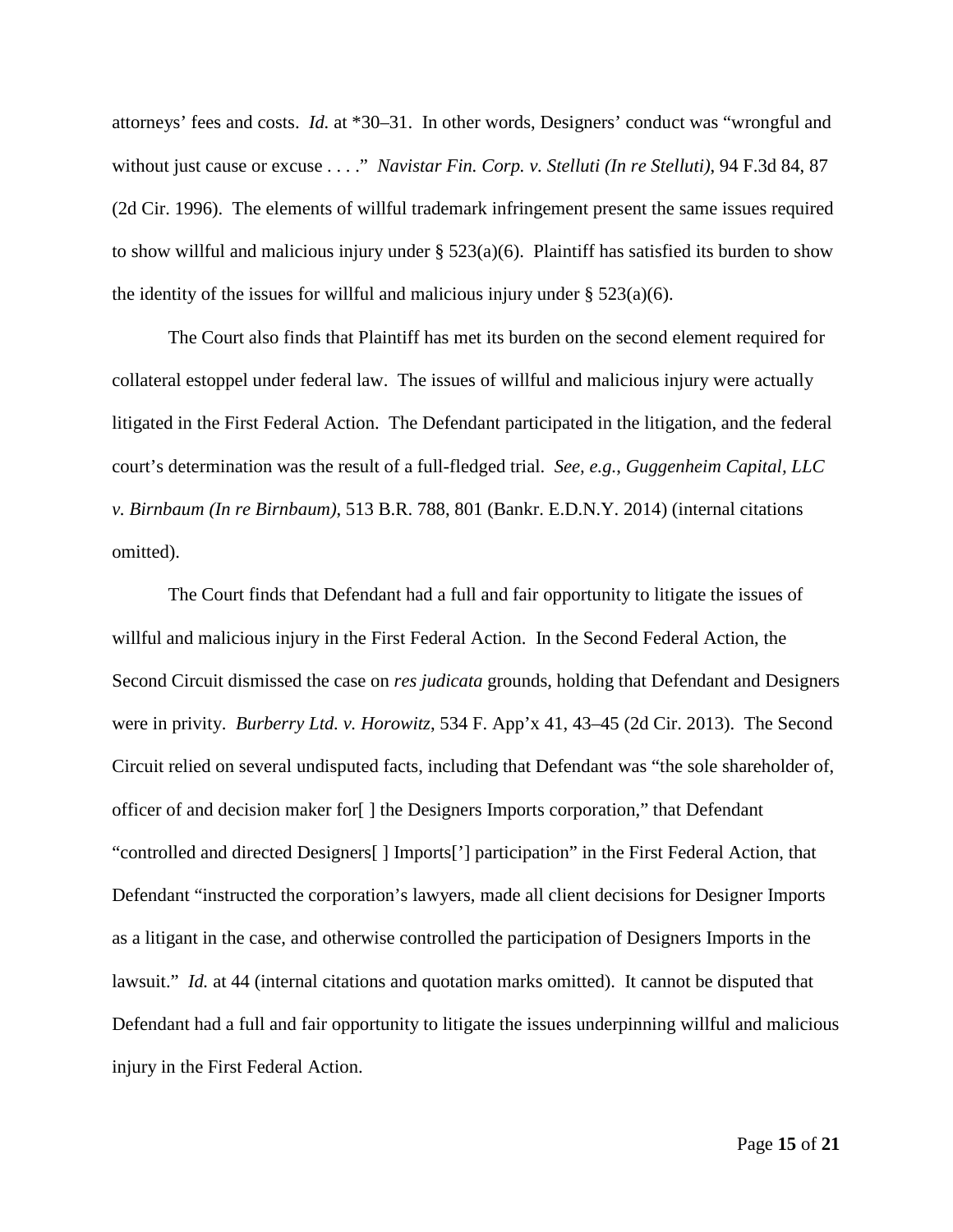The final element required for collateral estoppel on the issues of willful and malicious injury is that the federal court's findings were necessary to support the Amended Final Judgment. A finding of willful trademark infringement results in increased statutory penalties. *See* 15 U.S.C. § 1117(b), (c). The Amended Final Judgment in the First Federal Action determined the amount of liability based on a finding of willful trademark infringement. *See* Pl.'s Mot. Ex. I. Additionally, the Amended Final Judgment awarded Plaintiff reasonable attorneys' fees and costs based on the finding that there were no extenuating circumstances for Designers' conduct. *See id.*; *see also Burberry*, 2010 U.S. Dist. LEXIS 3605, at \*30–31. Defendant does not dispute this element. Accordingly, Plaintiff has met its burden to preclude the relitigation of willful and malicious injury.

Although Defendant had a full and fair opportunity to litigate whether Designers' caused willful and malicious injury in the First Federal Action, the injury must be attributable to Defendant's conduct for the debt to be non-dischargeable under 11 U.S.C. § 523(a)(6). Although Defendant's conduct prior to the settlement agreement with Burberry is not part of the debt at issue here, the First Federal Action found that Defendant, in his individual capacity, sold counterfeit Burberry merchandise through the Designers website, entered into the settlement agreement with Burberry, agreed to cease all counterfeit sales, and paid damages to Burberry. Pl.'s SMF ¶¶ 2–7; *see also* Debtor's Aff. in Opp'n to Summ. J. ¶¶ 3–7, Jan. 21 2016, ECF No. 27-5. The First Federal Action found Designers sold additional counterfeit Burberry merchandise after entering into the settlement agreement, committing willful trademark infringement. *Burberry*, 2010 U.S. Dist. LEXIS 3605, at \*10, 13–15, 25–26. To find the damages ordered by the First Federal Action to be non-dischargeable, Plaintiff must show that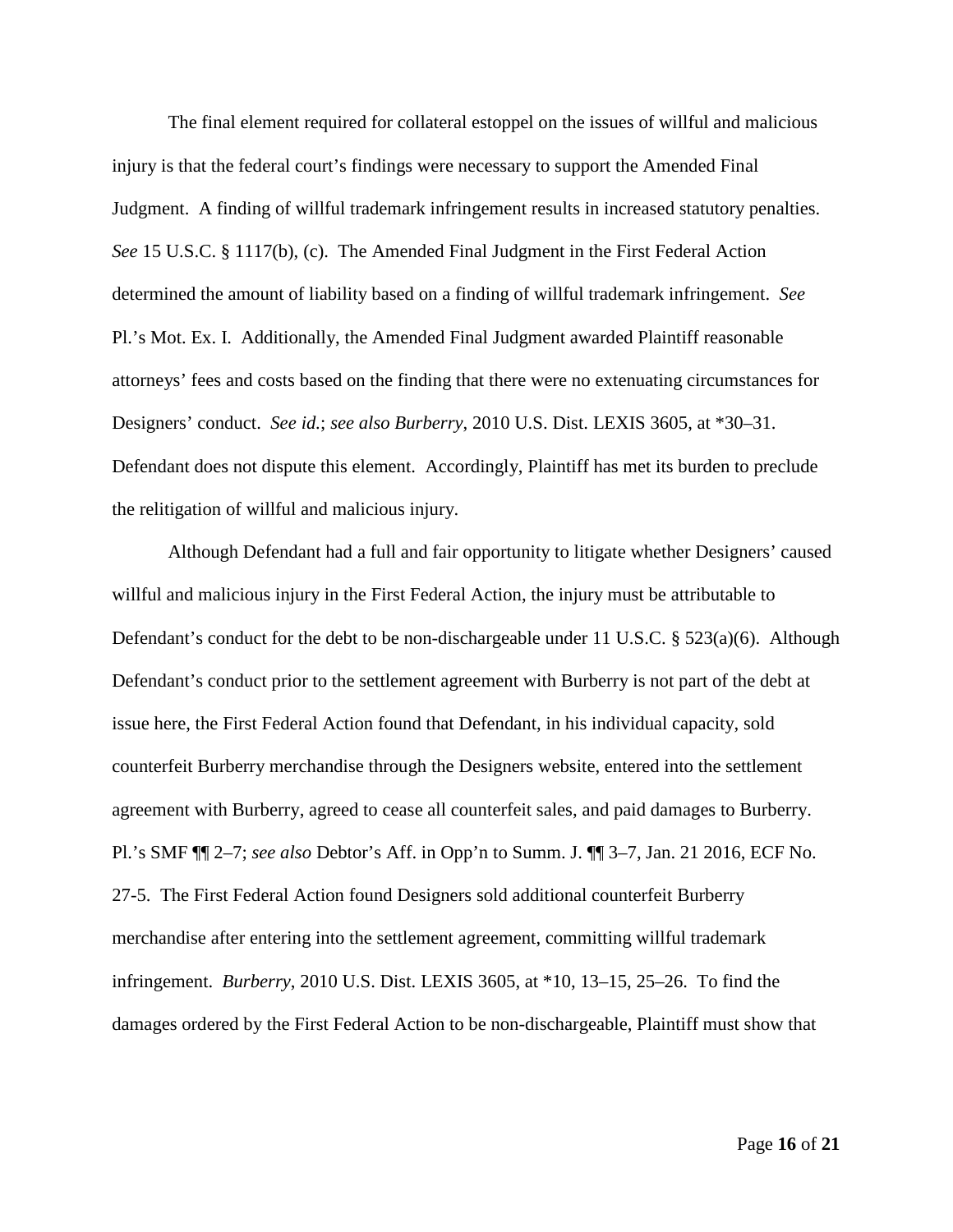the Defendant is collaterally estopped from relitigating the issue of his personal liability based on the State Action.

Where the issues to be precluded were determined by a state court, the law of the state where the underlying proceedings took place controls the standard for collateral estoppel. *See* 28 U.S.C. § 1736; *Marrese v. Am. Acad. of Orthopaedic Surgeons*, 470 U.S. 373, 380 (1985). In New York, "collateral estoppel bars relitigation of an issue when (1) the identical issue necessarily was decided in the prior action and is decisive of the present action, and (2) the party to be precluded from relitigating the issue had a full and fair opportunity to litigate the issue in the prior action." *Evans v. Ottimo*, 469 F.3d 278, 281 (2d Cir. 2006) (citing *Kaufman v. Eli Lilly & Co.*, 482 N.E.2d 63, 67 (N.Y. 1985); *Khandhar v. Elfenbein*, 943 F.2d 244, 247 (2d Cir.1991)). To establish the identity of the issues, the matter must have been "'actually litigated and determined' in a prior action." *Kaufman*, 482 N.E.2d at 67 (citations omitted). Further, "the issue that was raised previously must be decisive of the present action." *LaFleur v. Whitman*, 300 F.3d 256, 271 (2d Cir. 2002) (internal citations and quotation marks omitted).

In New York, the proponent of collateral estoppel has the burden to establish the identity of the issues, that the issues were actually litigated and determined, and that they are decisive of the present action. *In re Dunn*, 27 N.E.3d 465, 468 (N.Y. 2015) (citations omitted); *Sullivan v. Gagnier*, 225 F.3d 161, 166 (2d Cir. 2000). The party opposing collateral estoppel has the burden "to establish the absence of a full and fair opportunity to litigate." *D'Arata v. N.Y. Cent. Mut. Fire Ins. Co.*, 564 N.E.2d 634, 636 (N.Y. 1990) (citing *Kaufman*, 482 N.E.2d at 67); *see also Evans*, 469 F.3d at 281–82 (citations omitted).

The Court finds that the Plaintiff has met its burden to show Defendant's personal liability for willful and malicious injury was actually litigated and decided in the State Action,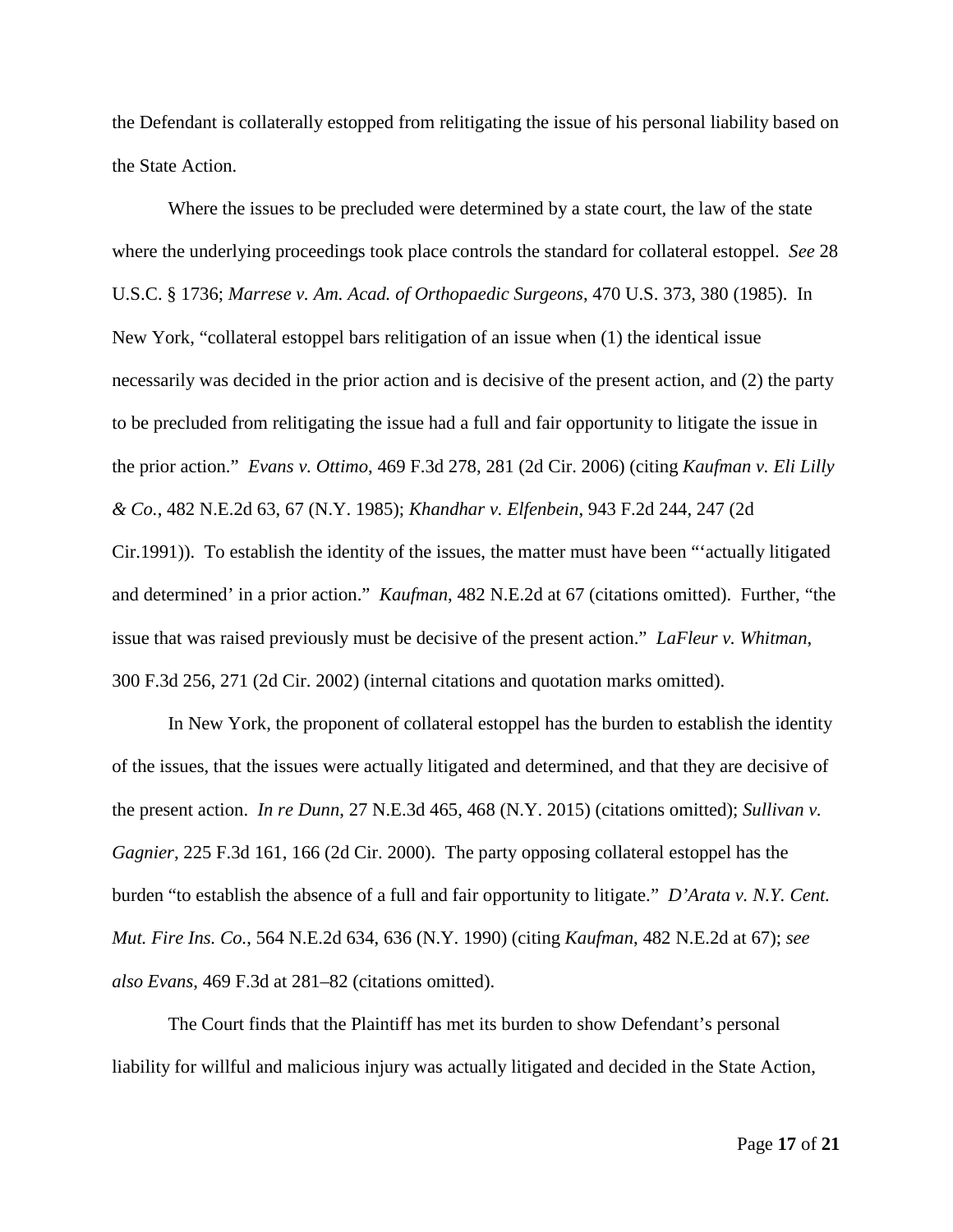and that the issue is decisive of this non-dischargeability action under § 523(a)(6). Defendant's main argument in opposition is that Defendant's responsibility for Designers' willful and malicious conduct is an issue that has not been previously litigated. Defendant's argument is misplaced. The State Action determined that Defendant controlled Designers to such an extent that Defendant may be held liable for the acts of Designers. *Burberry Ltd. v. RTC Fashion Inc.*, No. 110615/11, 2014 N.Y. Slip Op. 31232(U), at 5 (N.Y. Sup. Ct. May 9, 2014).

The issue of Defendant's culpability for willful and malicious injury was previously litigated and decided by the state court's determination to pierce the corporate veil. As federal courts have recognized, "New York courts have made clear that the veil-piercing standard is demanding. The Court of Appeals has repeatedly emphasized that '[t]hose seeking to pierce a corporate veil . . . bear a heavy burden.'" *Am. Federated Title Corp. v. GFI Mgmt. Servs.*, 2015 U.S. Dist. LEXIS 114787, at \*29 (S.D.N.Y. Aug. 28, 2015) (internal citations and quotation marks omitted). New York law will permit disregard of the corporate form where there is either "a showing of fraud or upon complete control by the dominating corporation that leads to a wrong against third parties." *Wm. Passalacqua Builders v. Resnick Developers S.*, 933 F.2d 131, 138 (2d Cir. 1991) (citing *Itel Containers Int'l Corp. v. Atlanttrafik Exp. Serv. Ltd.*, 909 F.2d 698, 703 (2d Cir. 1990)). In other words, the corporate veil may "be pierced either when there is fraud or when the corporation has been used as an alter ego . . . ." *ITEL Containers*, 909 F.2d at 703; *see also Gartner v. Snyder*, 607 F.2d 582, 586 (2d Cir. 1979).

To pierce the corporate veil in New York based on the alter ego theory of liability, the individual to be held liable must "(1) have exercised such control that the subsidiary 'has become a mere instrumentality' of the parent, which is the real actor; (2) such control has been used to commit fraud or other wrong; and (3) the fraud or wrong results in an unjust loss or injury to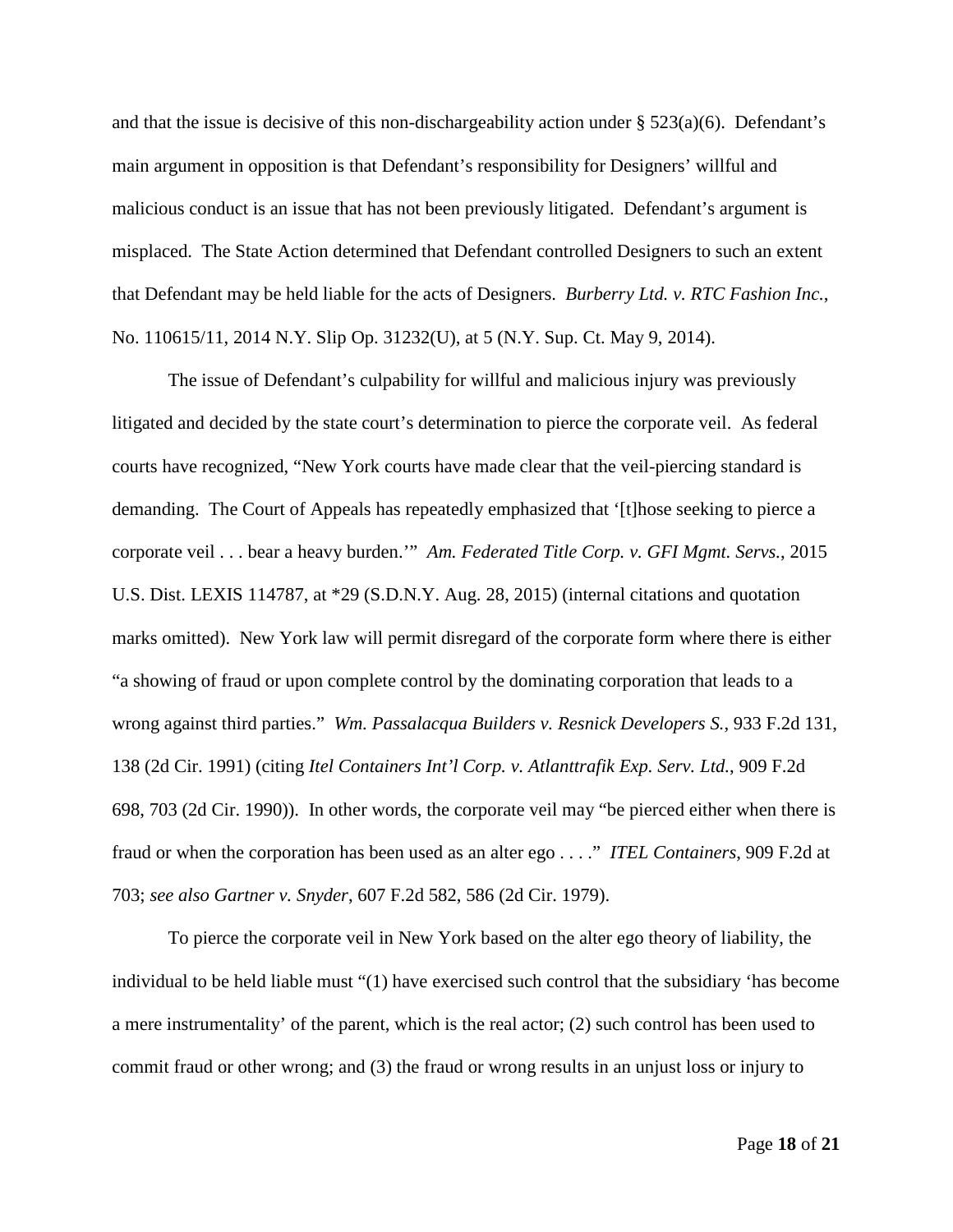plaintiff." *Wm. Passalacqua Builders*, 933 F.2d at 138 (citing *Lowendahl v. Baltimore & Ohio R.R. Co.*, 287 N.Y.S. 62 (N.Y. App. Div. 1936), *aff'd*, 6 N.E.2d 56 (1936). Per the very language of the standard, a determination of liability based on the alter ego theory is a determination that the party in control is the "real actor." *See id.* "By definition, an alter ego corporation possesses no independent volition." *Lisa Ng v. Adler (In re Adler)*, 494 B.R. 43, 53 (Bankr. E.D.N.Y. 2013).

Here, the state court based its determination to pierce the corporate veil on the alter ego theory of liability. According to the state court, "piercing the corporate veil generally 'requires a showing that the individual defendants 1) exercised complete dominion and control over the corporation, and 2) used such dominion and control to commit a fraud or wrong against the plaintiff which resulted in injury.'" *RTC*, 2014 N.Y. Slip Op. at 3 (quoting *Damianos Reality Group, LLC v. Fracchia,* 825 N.Y.S.2d 274, 276 (N.Y. App. Div. 2006)). The state court held that "[Defendant] completely dominated and controlled [Designers], and abused the corporate form to advance his own personal interests." *RTC*, 2014 N.Y. Slip Op. at 5. The state court further held that "Plaintiffs have shown that [Defendant] exercised his control to commit a wrong against the plaintiffs by dissolving Designers assets and transferring its domain name to his new company RTC, thereby rendering Designers incapable to satisfy the Federal Action judgment." *Id.* The state court granted summary judgment on Plaintiff's first cause of action, which it summarized as "piercing the corporate veil, in order to hold [Defendant] liable for the Federal Action judgment." *Id.* at 3.

The state court's determination to pierce the corporate veil was a finding that Defendant was responsible for the prepetition actions of Designers. The State Action found Designers to be an alter ego of Defendant on May 9, 2014, prior to Defendant's bankruptcy filing. *See RTC*,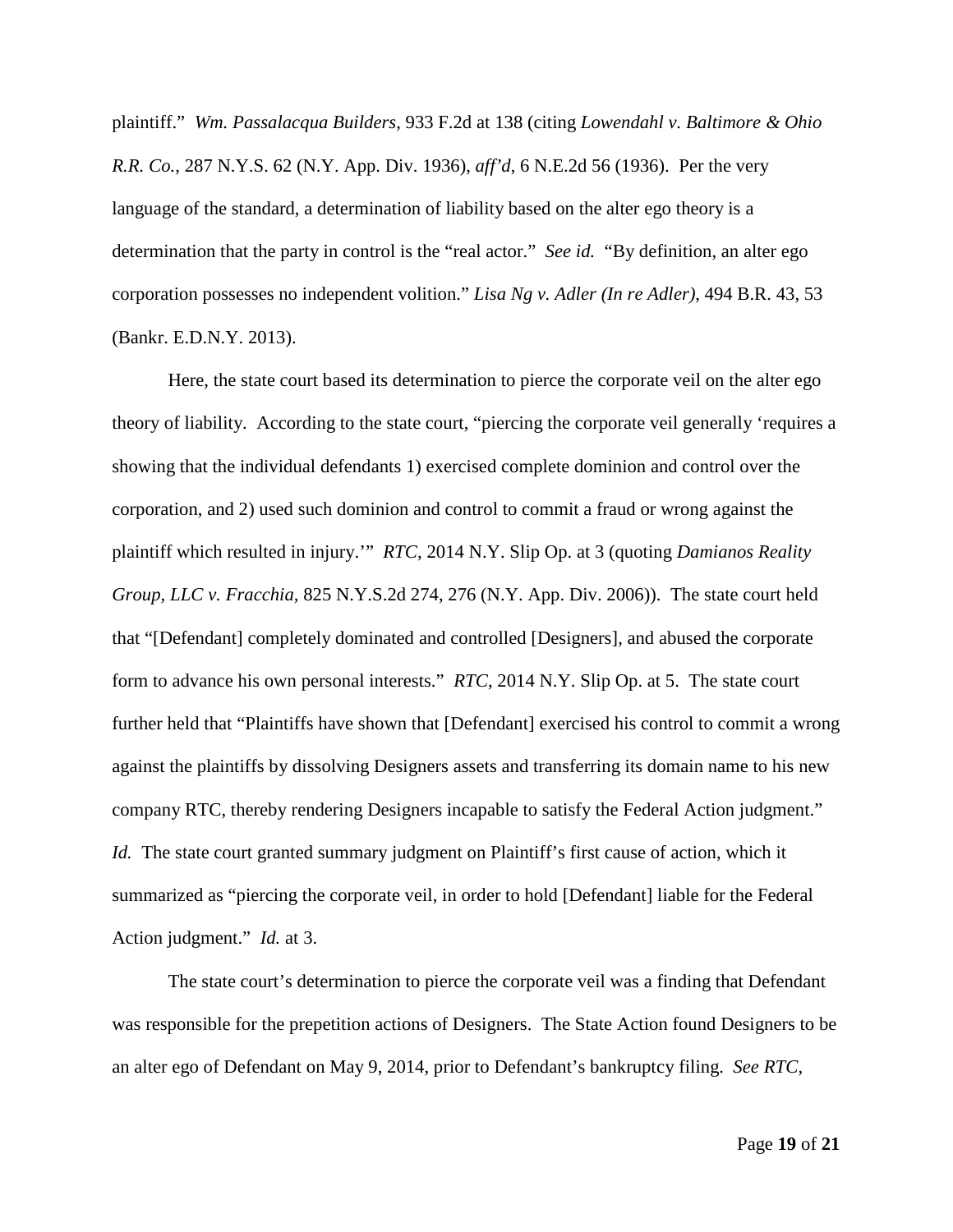2014 N.Y. Slip Op. at 6. As a result, and for purposes of conduct attributable to the Debtor under §  $523(a)(6)$ , "the Debtor always remained inseparable from th[e] corporate fiction[]. The actions and property of [Designers] were thus the actions and property of the Debtor . . . ." *Lisa Ng*, 494 B.R. at 53. The state court's determination to pierce the corporate veil is sufficient for a finding under § 523(a)(6) that Defendant was responsible for willful and malicious injury to Burberry.

Further, the Second Circuit's decision in the Second Federal Action weighs in favor of collateral estoppel on Defendant's personal liability. The Second Circuit found that the veilpiercing claim in the State Action was the appropriate means to impose liability on Defendant. *Burberry Ltd. v. Horowitz*, 534 F. App'x at 46. The Second Circuit dismissed Burberry's Second Federal Case against Defendant, holding that Defendant and Designers had been in privity during the First Federal Action. *Id.* at 43–45. As previously noted, the Second Circuit relied on Defendant's extensive relationship with Designers in the First Federal Action, including the fact that Defendant directed Designers' lawyers how to proceed. *Id.* at 44. The Second Circuit reasoned that "Burberry has already filed a veil-piercing action in New York state court, through which it seeks to hold Horowitz personally liable for the outstanding federal judgment against Designers Imports. That litigation provides the appropriate vehicle for resolution of Burberry's claims against Horowitz individually." *Id.* According to the Second Circuit, the State Action would determine Defendant's personal responsibility for the injuries inflicted on Burberry. This Court finds that Plaintiff has met its burden to show the issue of Defendant's liability for the conduct at issue was previously litigated, decided, and is decisive of the current dispute under  $§$  523(a)(6).